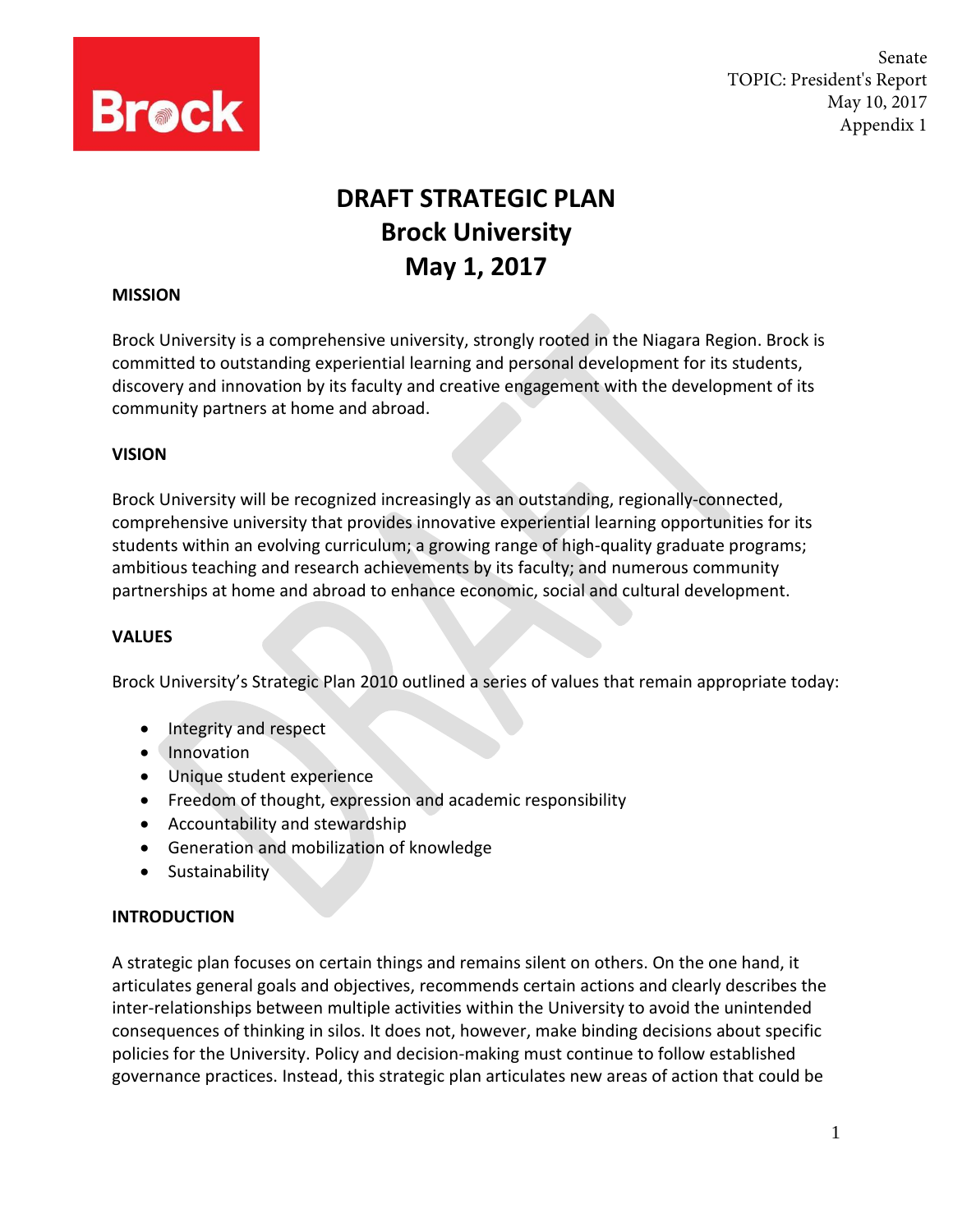advantageous, recommends issues for further study and facilitates debate about issues that require greater attention.

For those who object to particular suggestions in this document, there will be ample opportunity to make your case before final decisions are taken. For those who agree that more work or greater attention should be paid to a specific issue, the door is now open for further consideration and potential action. Brock University has multiple forums in which to explore and settle these matters in the future. However, the strategic plan points us toward future lines of inquiry and action  $-$  a strategic direction, if you will  $-$  that circumstances suggest will be helpful for institutional progress and fulfillment of our mission.

Post-secondary education faces significant changes in Ontario, as well as globally, and Brock cannot exempt itself from their consequences. Provincial government regulation is increasing steadily, closing off more and more opportunities for autonomous action. Our enrolment levels are proscribed; tuition fees are set by politicians and bureaucrats; graduate programs are strictly regulated, from the introduction of new programs to the number of students we can admit; various administrative and social service expectations have been downloaded to the university with little or no financial support; and core academic grant funding in real dollar terms has fallen for years. At the same time, some people argue that our sector will experience major technological disruptions and, like so many other areas of society, could face new forms of competition that might undermine historic practices at the University. These are daunting social realities. But by the same token, new technologies and the growth of the global knowledge economy also offer exciting new opportunities for teaching and learning, new programs of study, international research partnerships, large movements of international students and new career opportunities for our graduates in coming decades. Moreover, demographic pressures will likely lead to enrolment growth starting within a decade, especially for those universities in or near the Greater Toronto Area.

This strategic plan will help us think about change and improvement in a holistic manner, enable us to execute new initiatives successfully and ensure that traditional academic values drive everything we do. It will also create an opportunity to integrate a series of longer-term plans across many components of Brock's operations. Creating a longer planning horizon introduces more flexibility into decision-making and enables us to be more responsive to emerging issues. At the same time, the introduction of a system of metrics to measure our progress against our planning objectives will create accountability and a greater sense of urgency about our efforts. Such metrics will be added to this plan after we have agreed to its substance. Finally, while this plan is all about change and innovation, we need to appreciate the essentially conservative nature of its purpose, namely that, to succeed, our plan must be based on our traditional mission: commitment to academic excellence, to our students' personal growth and development and to strong engagement with communities who share our objectives.

We also need to appreciate that universities are complicated institutions with multiple sources of authority and diverse objectives. Success will depend upon elevating our capacity to pull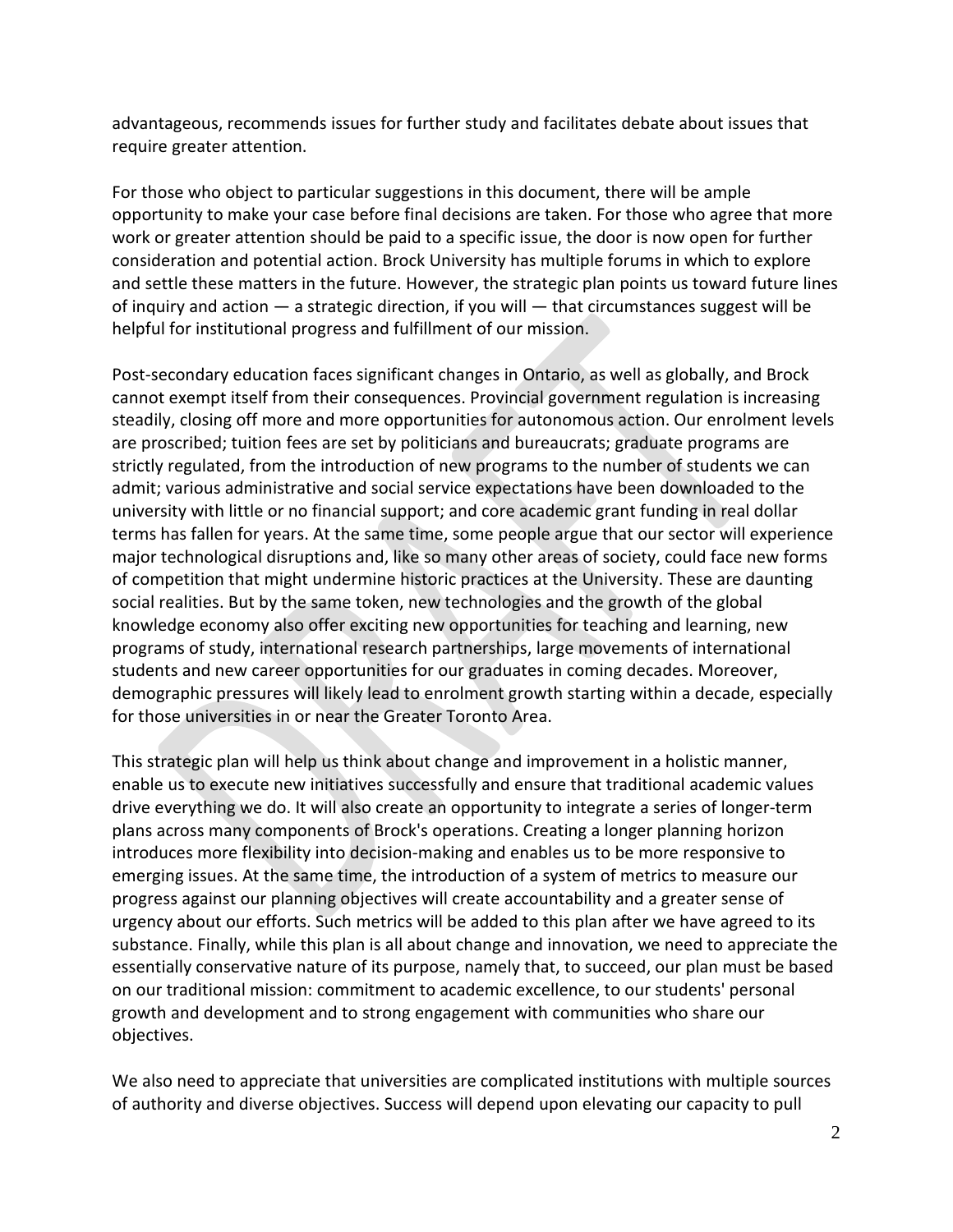together in the same direction. For that to happen, we need a clear strategic plan that is broadly understood and supported by the Brock community. This does not mean that we all must march together in lockstep, for that would be counter-productive to achieving our creative mission. But we must avoid unintended conflicting actions that cancel each other out. Our goal is an "integrated" plan.

Some may wonder about the relationship of this plan to our Strategic Mandate Agreement (SMA) with the Ontario government. If one examines both documents closely, it is clear that there is no conflict between them. The SMA describes the University in very broad terms and is structured to meet the template that the government provided for their enrolment and funding priorities. The Brock Strategic Plan assumes those expectations, but focuses more on operational concerns and a broader range of issues than the SMA. Logically, our SMA submission should have followed the development of this document, but timing and circumstance precluded that for SMA 2. However, in another three years we will be better placed to prepare SMA 3 because of this strategic plan.

In the eight sections that follow, organized around essential components of our strategic plan, we advance a total of 60 Action Items. This list is by no means exhaustive of all concerns, since many academic and administrative units in the University will develop action items for their own purposes, to meet their own mandates. Each of these activities must make sense on their own terms, of course, but as noted earlier, it is crucial that we align such initiatives with our broader goals. That is the purpose of integrated strategic planning.

# **STRATEGIC OBJECTIVE 1: ACHIEVE OPTIMAL ENROLMENT RESULTS**

Students attend university to expand their education, take advantage of a variety of personal development opportunities and prepare for a successful entry into the labour market. With so many universities across the country, students enjoy a feast of institutional choices. They choose Brock, they tell us, because of its general reputation, the quality of our programs and teaching, opportunities for experiential learning, the availability of superior student services that support a great university experience and our location relative to their home. Given the highly competitive landscape we operate within, superior marketing and recruitment efforts are essential to promote the relative value of our strengths compared to alternative opportunities elsewhere. These issues will be explored in greater depth later in our plan, but for now we must focus on how we decide which students we hope to attract, what programs we hope to attract them to, where they are most likely to come from and what inducements we should offer to encourage them to accept an admission offer from Brock. These comprise the central focus of our long-term enrolment strategy.

Enrolments drive virtually every aspect of Brock's activities and success. The financial implications of meeting enrolment targets are obvious, but under the new Provincial Enrolment Corridor regime it is important to remember that now we will be counting weighted enrolments by program, not simply by head counts, within the framework of a Corridor mid-point that is assigned to us. Graduate program enrolments also count toward our Corridor calculation. With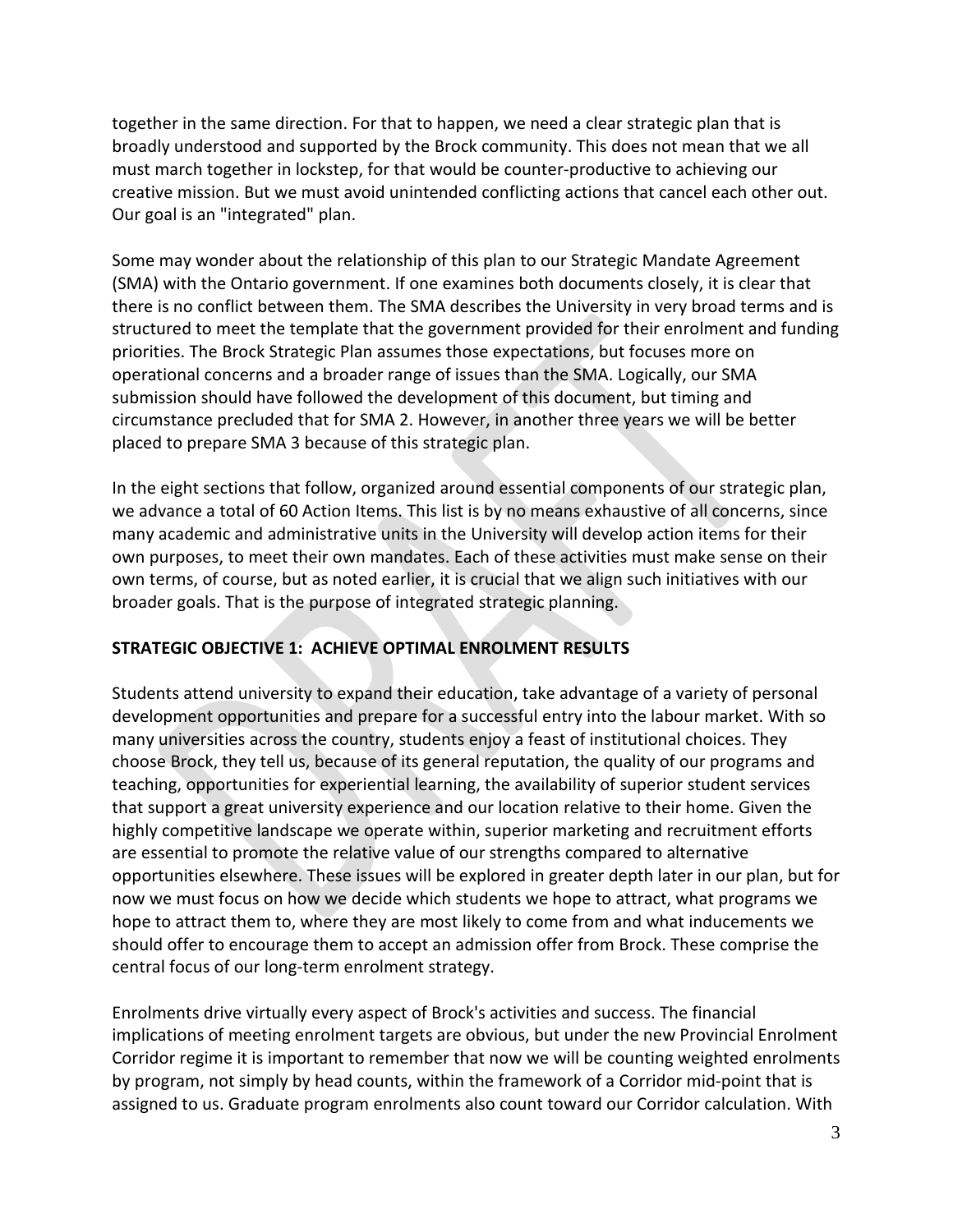a provincial cap on our enrolments, we must carefully consider the trade-offs implicit in growing one kind of program at the expense of others, competing not only with other universities for students in the marketplace but for enrolment allocations within Brock. So it is important that we develop a fine-grained enrolment plan that is sensitive to all the elements considered under the Corridor regime, including students' program choices, program weighting, level of study as well as our traditional concerns about the distribution of enrolments among various Faculties and departments. At present, there is no organizational structure at Brock to systematically consider these different competing elements within our enrolment strategy. We must, therefore, create an Enrolment Strategy Committee to oversee all the components of enrolment management at Brock.

Graduate enrolments are strictly regulated by the Province, not just through program approvals but by the number of funded seats assigned to Master's and Doctoral students. This adds a new level of complexity to our graduate program planning efforts and admission decisions, since we do not receive funding for students above our allotted targets. As new program ideas come forward, we need to ensure that they fit within our Corridor plans as well as how likely we think such programs will be successful. At some point, we may have to ration internal graduate student allocations or assign students to some programs ahead of others.

Given that enrolments in programs that are eligible for government funding are regulated by the Province, we may wish to enhance the number of programs that are not subject to the same requirements. These could include continuing education programs, professional certificates, and others that do not need provincial approval.

Student retention is also an important challenge. To every student we recruit, we have a duty to provide all the supports necessary for their future academic success. Retention levels at Brock are below the provincial average. We must do more to understand this problem and develop strategies to lower our attrition rates as much as possible, without, of course, sacrificing our academic standards. Moreover, since some Faculties have much better outcomes than others, and domestic students on average have higher retention rates than international students, we must produce strategies that are sensitive to the local particularities of different programs and different student groups at Brock. Because higher retention rates reduce the pressure to attract as many first-year students as possible to achieve our enrolment targets, better retention outcomes will also allow us to become more selective with enrolment decisions. Finally, insofar as a focus on retention leads to improvements in teaching, mentoring and student services, all students at Brock will benefit from attention to this measure of success.

Brock has increased scholarship spending substantially in recent years, but it is unclear what the results of this effort have been. We need to develop a more refined scholarship model that allows us to focus on specific outcomes by program of study and student background, to understand how to shape our financial offers to serve our enrolment strategy.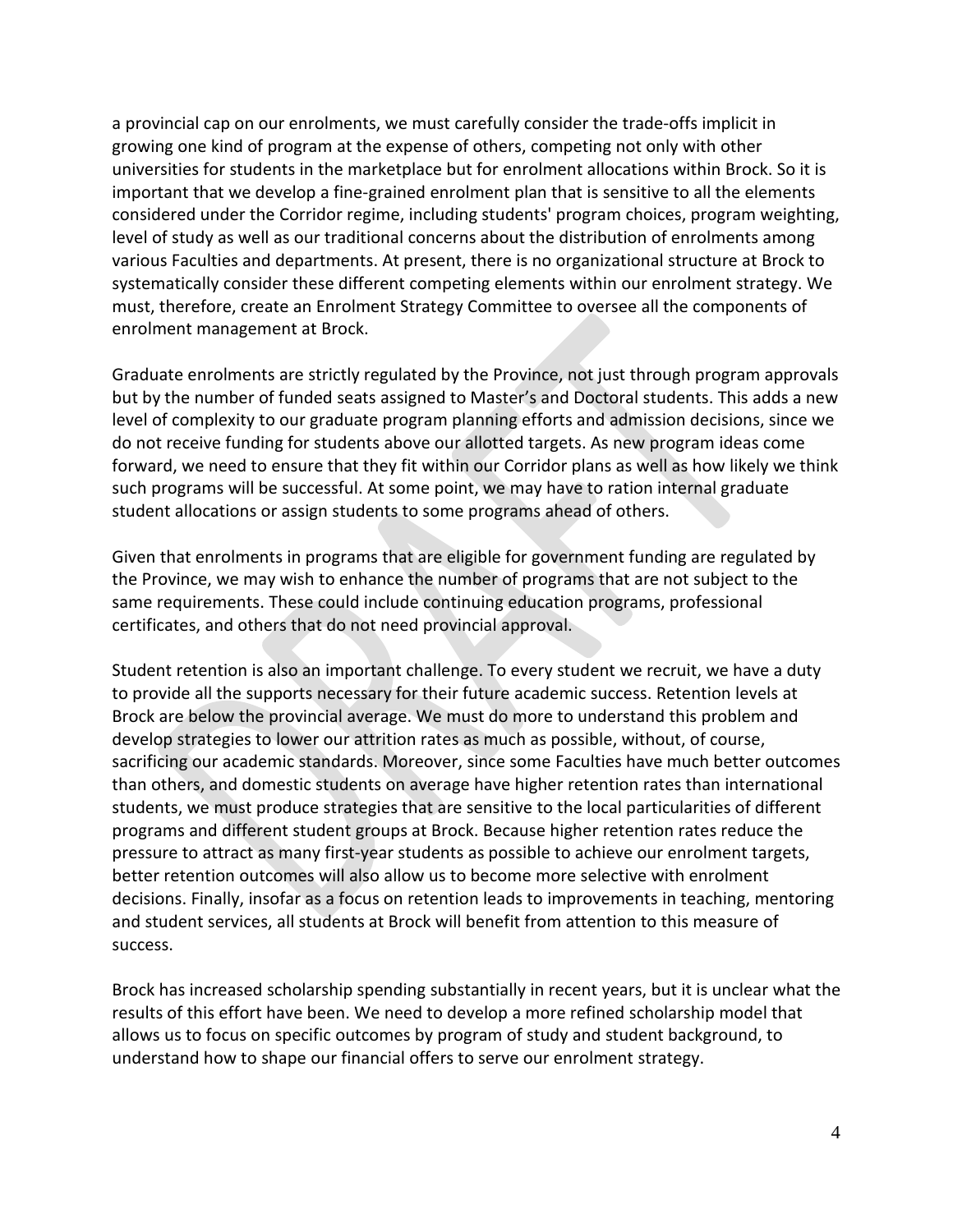Student diversity is an important feature of life at Brock. Diversity, of course, is a term with many dimensions. For Brock to achieve its full potential, we need a diverse mix of students. As we develop our enrolment strategy, we need to become more aware of the current mix of students at the University, and create mechanisms to reach out to under-represented groups. The best way to do this, of course, is to create an inclusive campus culture that welcomes and celebrates the backgrounds of all students and, in so doing, builds a reputation that attracts future students from all communities.

International students are a welcome addition to diversity on campus. They are also the one group of students that the Province does not count within our Enrolment Corridor, so Brock has relative freedom to attract as many students as it wishes from beyond Canada's shores. To ensure their success, and to build a reputation as a welcoming environment, we need to offer excellent student services, especially to students who may struggle at first to adapt to a new culture and language. We also need to develop targets for the proportion of international students we admit to Brock, recruitment strategies that ensure a diverse source of countries of origin and must be sensitive to distribution among various programs at Brock by level of study and discipline.

The following action items will help Brock address the different components we have identified under this Objective:

# **Action 1.1**

Brock must establish a long-term enrolment strategy for success within the framework of the Ontario government's Enrolment Corridor. To ensure effective coordination of sometimes competing components among our enrolment goals, Brock must establish an Enrolment Planning Committee to oversee annual and long-term plans.

# **Action 1.2**

Brock must develop a long-term graduate student enrolment strategy with a focus on relative Master's and Doctoral program demand and increased emphasis on laddered (certificate/degree progression) professional employment related Master's programs.

# **Action 1.3**

Brock must develop an international student strategy regarding total enrolments, distribution between undergraduate and graduate programs, distribution by students' country or region of origin and tuition levels.

# **Action 1.4**

Brock must increase its student retention results to at least the provincial average, with a focus on Faculty-level improvements.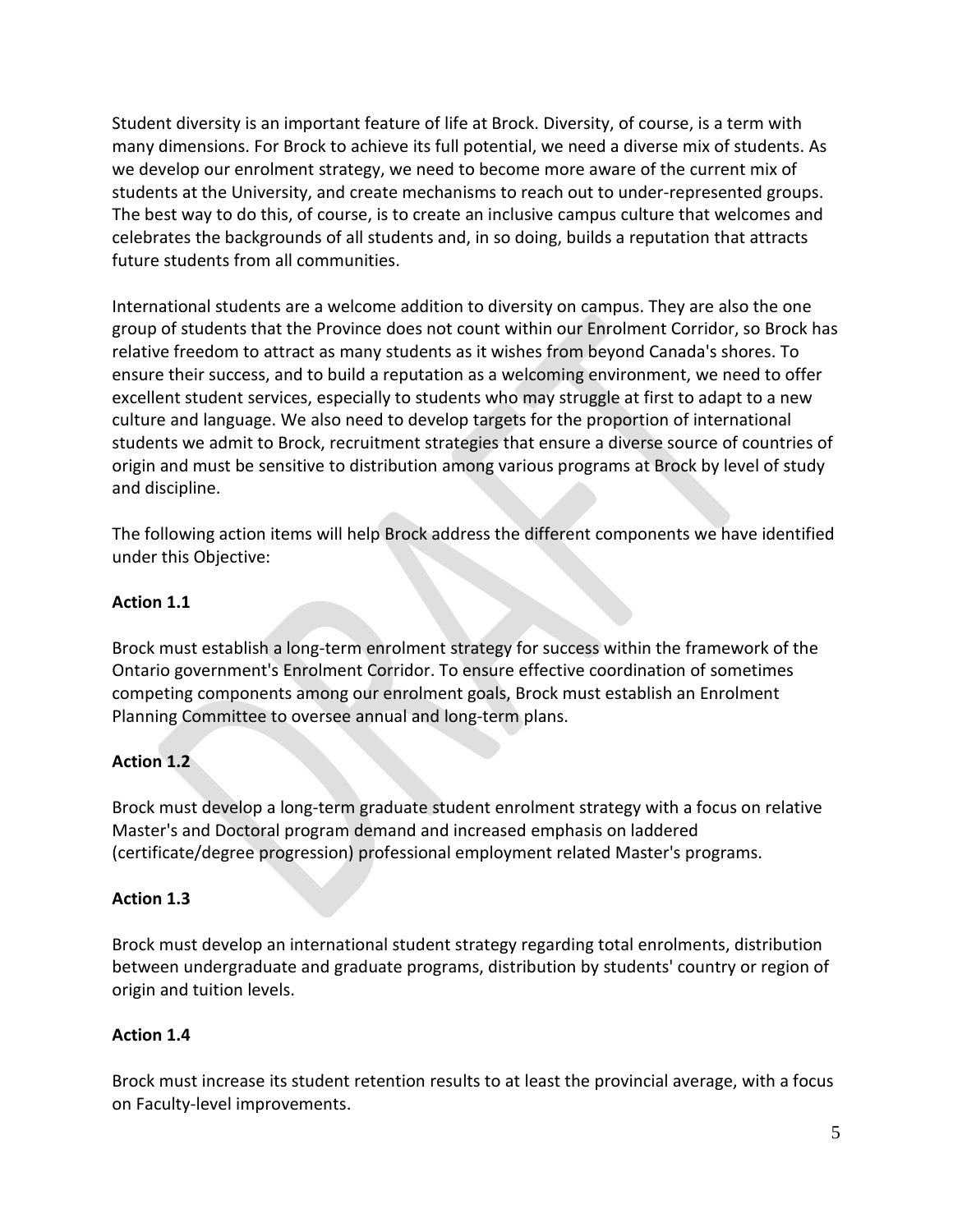## **Action 1.5**

Brock must develop a program of differentiated scholarships to support University enrolment plans, and report annually on their impact on recruitment results. These plans must be overseen by the University's new Enrolment Management Committee.

# **STRATEGIC OBJECTIVE 2: ENHANCE ACADEMIC EXCELLENCE AND EFFECTIVE ACADEMIC ORGANIZATION**

Brock should develop a discernible academic focus that highlights its areas of academic and research strength to create a clear institutional identity. A strong reputation depends on a distinct institutional profile. At present, it is arguable that we do not have such a profile. This undermines our marketing efforts, our recruitment activities, the establishment of fundraising priorities as well as the development of research partnerships and international collaborations. Moreover, once we articulate our focus, it will help us identify gaps in programming that will advance Brock's reputation.

Many institutions that grow incrementally suddenly find that their organizational structures and processes no longer serve their future needs. It is debatable if this is so at Brock, but it is good practice from time to time to review the way we organize and pursue our mission. For example, do we have too many Faculties, and would we better served to achieve our academic and research ambitions if we operated with fewer but larger primary academic units? Similarly, Brock academic departments range from tiny to moderate sized when we compare ourselves to universities of similar size elsewhere. Brock invests significantly in its academic administration. Would we be better served if some of those funds were allocated to meet other academic needs? These are questions that should be examined without bias or predetermined conclusions, but they should not be ignored.

For this strategic plan to produce positive benefits for Brock, it is important that all parts of the University are broadly aligned with its strategic direction. So, every Faculty should start a process to develop its own strategic plan that addresses all the key variables that will determine their success in the future.

Faculties should also consider departmental plans, or at least the articulation of academic goals by each of their departments. In particular, every department responsible for academic programs should begin the process of explaining the skill competencies that students gain as they move through their programs. This is an Ontario government priority, but it is also a need that our students express regularly when they think actively about their transition to the work world and how their degree studies have prepared them for success in the future. These are reasonable concerns and we should address them. Similarly, our Faculties and departments should investigate additional ways to extend experiential learning opportunities for their students. Brock has developed a very good reputation for this kind of academic opportunity, and we should extend it through as many programs as possible.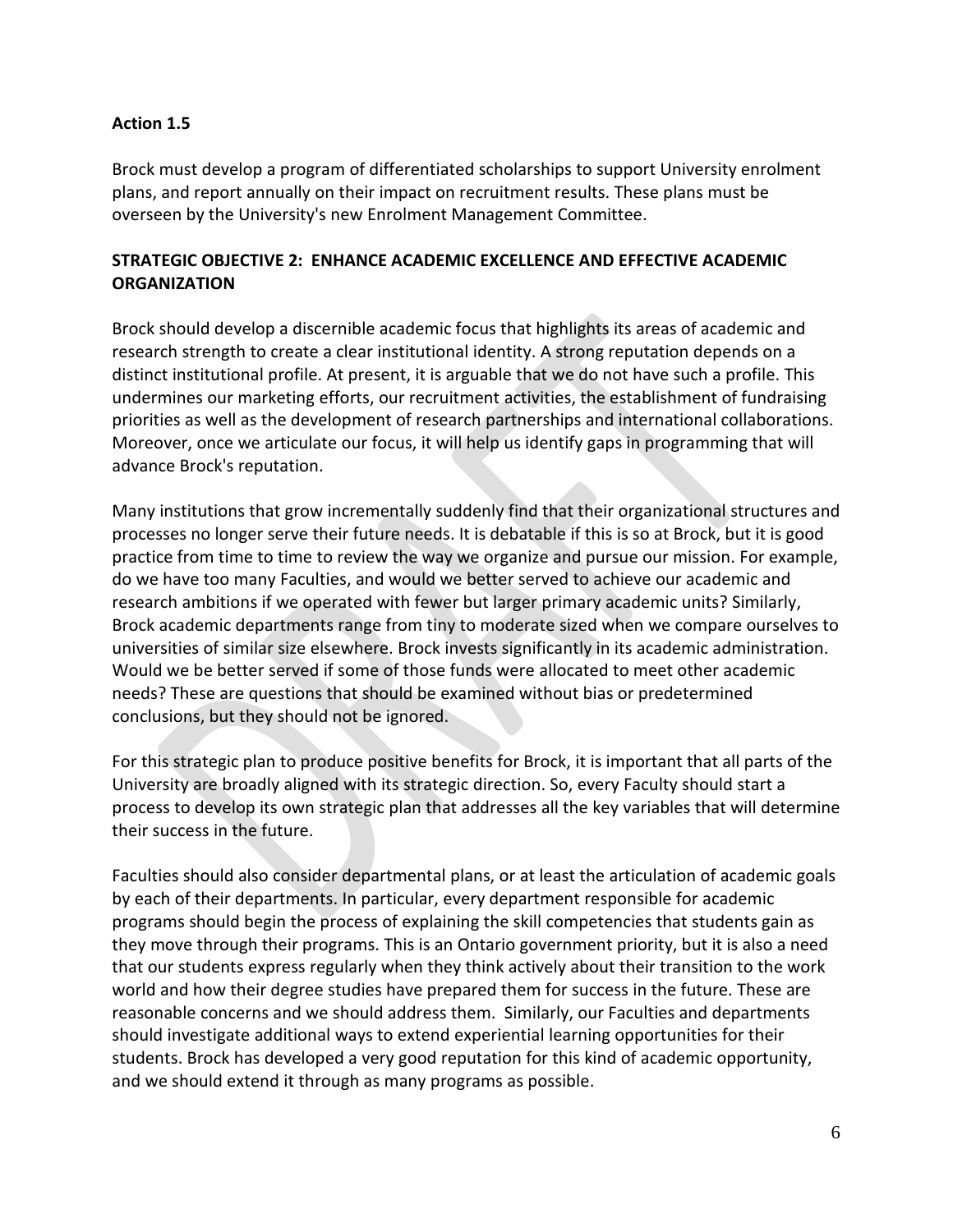All universities should be committed to equitable practices, yet it is a cause for concern among some of our faculty members that workloads in their departments and across the University are not shared equally. While teaching responsibilities are defined clearly, research and service expectations are quite vague, and empirically we know that they are not met in the same way by all members of the academic collegium. The best way to define such expectations is through collegial discussion and administration. Variations in different work patterns among academic colleagues are to be expected and are sometimes desirable, but there are ways to build fair arrangements that enable all to contribute equally to the total work of the University.

Brock has a reputation for good teaching. The University invests in numerous professional development opportunities that broaden faculty members' skills in the classroom and enable every professor to enhance the techniques they use to teach effectively. It should be a priority in the University that these supports are always funded appropriately. However, it also must be said that Brock stands outside the mainstream, as documented several times by Ontario's Auditor General, when it comes to its practices concerning teaching evaluations. We do not use standardized evaluation techniques, even within each of our Faculties. Certainly, we do not accept such methodological inconsistencies in our research practices. Nor is this a problem without easy solutions. Many universities with greater disciplinary variation than Brock utilize common evaluation standards, with multiple opportunities for additional categories of analysis on a Faculty or departmental basis. Brock's Senate should consider this matter and present various options for improvement. Some elements related to this matter are currently under the purview of the Collective Agreement, but Senate could assist the parties to the agreement to understand best practice in this important academic area more comprehensively.

In a similar commitment to best practice and academic accountability, Brock should periodically review all of its degree programs to secure improvements and identify problems that can be remedied. Where programs fail to meet the academic objectives of their founders, or cannot attract reasonable enrolments, they should be eliminated. In a province where the government regulates enrolment levels and constrains funding options, the only way to create room for new initiatives and new priorities may well be to stop pursuing legacy initiatives that have outlived their usefulness for the institution. The Provost, in collaboration with Senate, must take the lead in organizing and implementing the results of such assessments.

Students have told us that we need more flexible academic rules to enable them to pursue their studies to where their interests lead them, and to facilitate changes in direction when they decide to switch degree programs. Academic regulations are meant to ensure academic quality and intellectual integrity, but they should not be an end in themselves or a barrier to legitimate options that students wish to pursue. Recently, the University Senate asked the Provost to initiate a review of Core and Context regulations at Brock. Perhaps it is time for us to look more broadly at all the ways we structure our program requirements to make sure they further our educational goals rather than impede them.

In a student-centered university, the academic timetable should accommodate students' need first. Software exists for the University to ask students what courses they want to study, and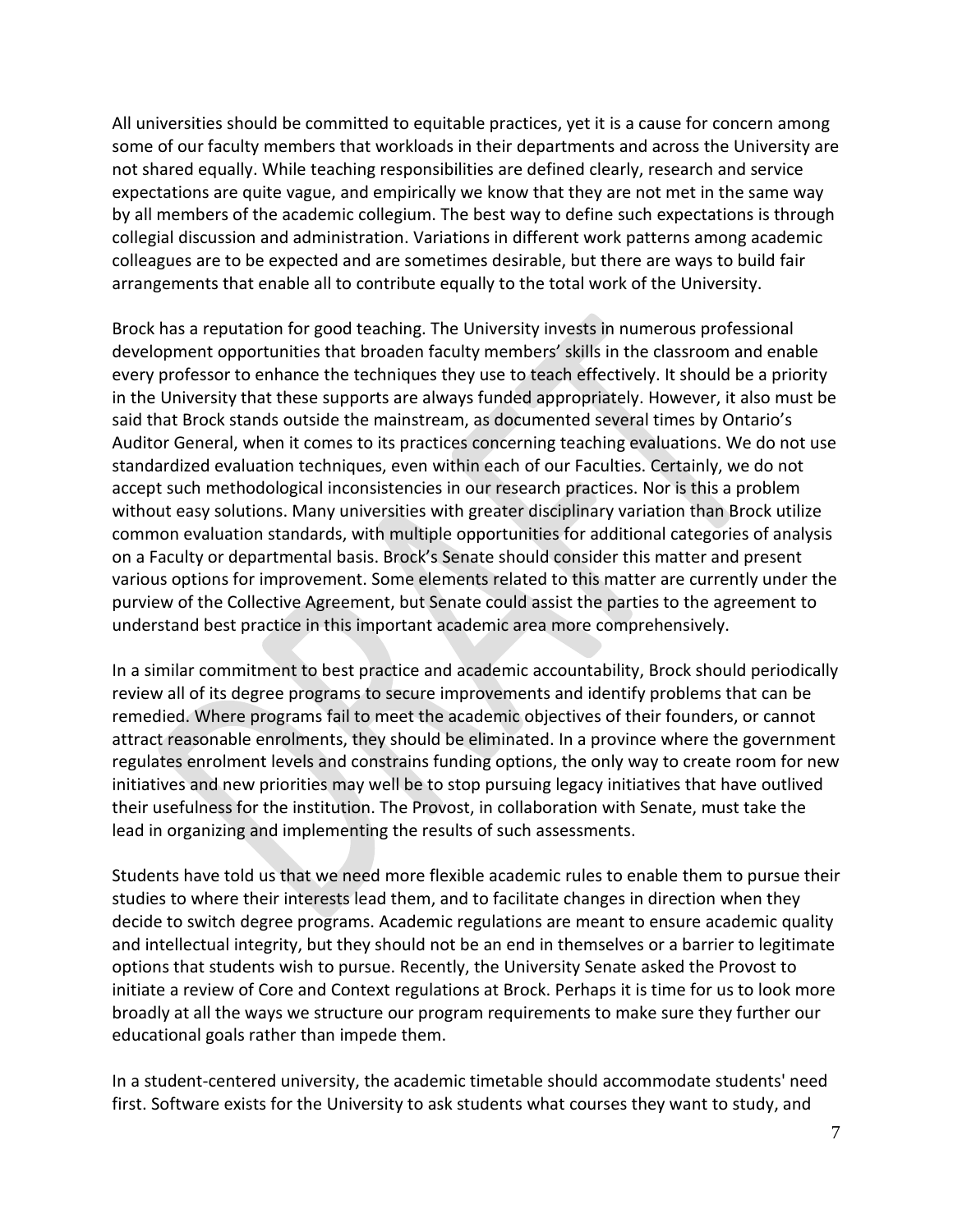then build a timetable that meets the largest number of requests. This will maximize student choice. Scheduling and room allocations should follow this timetable structure. Such information also will enable Faculty Deans to develop staffing plans that facilitate academic choices by the greatest number of students. To be most effective, returning students must make their enrolment plans for the coming year known as early as possible during the preceding Winter Term.

Our students also tell us they value the opportunity to combine their studies at different institutions to achieve more varied forms of academic accreditation. Brock has long had valuable partnerships with the Province's community colleges, especially Niagara College, but perhaps we could be doing more in this regard. Similarly, international partnerships with universities that enable students to pursue undergraduate or graduate studies at two institutions in a coordinated fashion, so they can achieve a more diverse academic experience, should also be examined, especially if such two-plus-two programs enable us to attract more qualified international students.

Brock should develop a renewed focus on how to attract more Aboriginal students, and ensure that we have the academic and social supports in place to facilitate their success at the University. If we aspire to serve our community and address issues of national concern, this should become a more active area of Brock initiatives. Aboriginal students, faculty and staff, as well as community elders, should be consulted actively to ensure that our academic plans address their issues and meet their needs.

The following action items will help Brock address the different components we have identified under this Objective:

# **Action 2.1**

To develop a clearer institutional identity, Brock should identify its broad academic focus and special areas of excellence.

# **Action 2.2**

Brock's Provost should create a Task Force to examine the University's current academic organizational arrangements to ensure that we have the optimal number and kind of Faculty and departmental structures to deliver diverse degree programs in the most effective manner.

# **Action 2.3**

Every Faculty must develop a long-term strategic plan to advance their goals within available resources and support the University's general strategic objectives, with appropriate consideration of enrolment levels and targets; new undergraduate and graduate program initiatives; ongoing and new research initiatives; the outcome of reviews to address program sustainability; community engagement plans; the identification of fundraising priorities to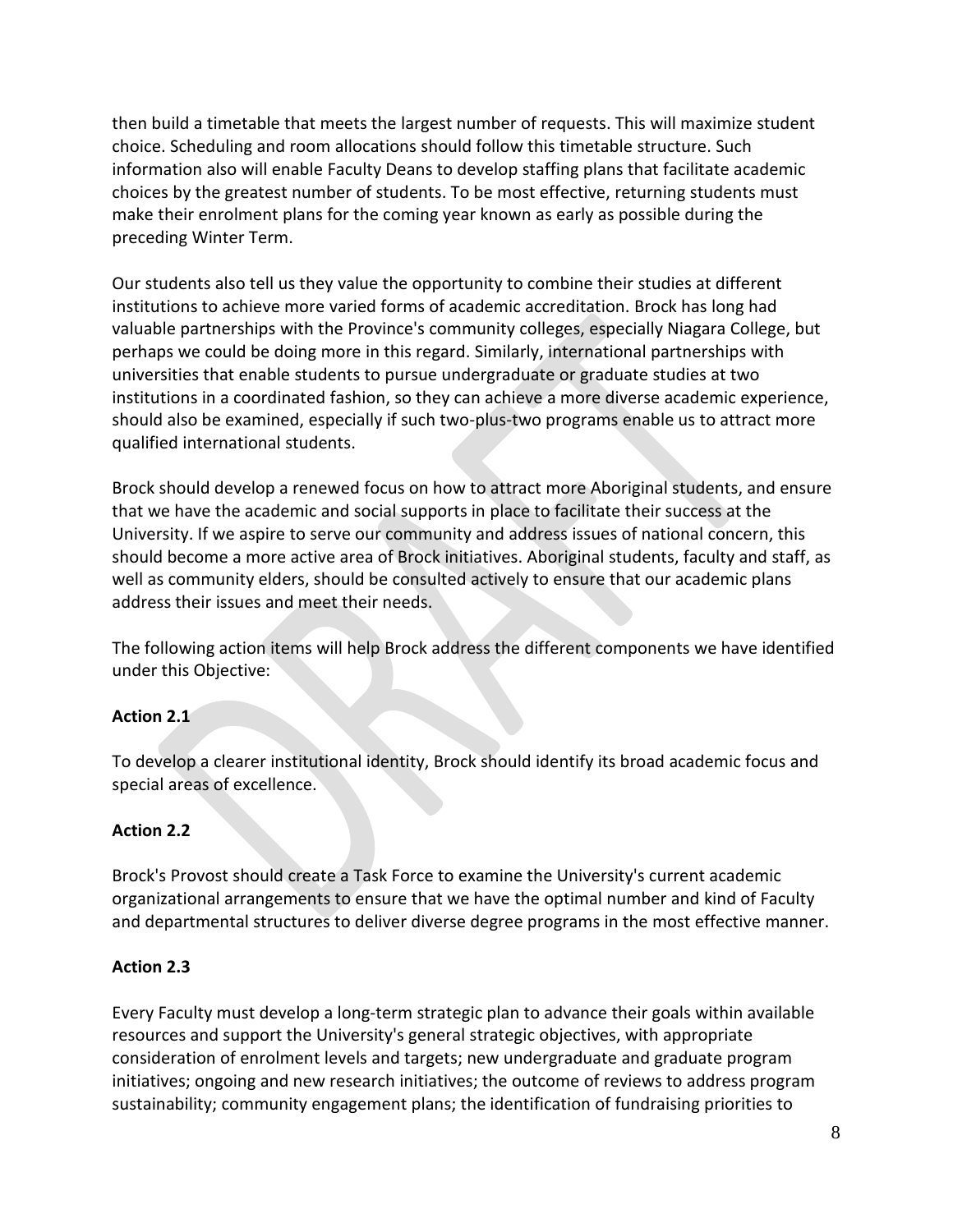support Faculty aspirations; administrative staffing levels; and other matters that the Faculty considers appropriate.

# **Action 2.4**

As part of their strategic plans, Faculties must include specific degree-level expectations of learning outcomes concerning the knowledge, skills and values every graduate should achieve by the end of the program, and provide pedagogical and curricular strategies to ensure these objectives can be attained.

# **Action 2.5**

Every Faculty, in collaboration with the Provost, should develop a long-term staffing plan for academic appointments and administrative services, with appropriate consideration of enrolment levels; new academic initiatives; research activities; prospective retirement dates where known; access to externally funded Chairs; and the Faculty's financial capacity to support faculty renewal and growth as well as evolving academic administrative services.

# **Action 2.6**

Every Faculty should develop a workload standard — to cover teaching assignments, research or creative expectations and service activities — that is approved by the appropriate governance body within the Faculty and administered by the Dean in cooperation with department chairs. This is to ensure equitable workloads for all faculty members as well as accountability by the Dean for expectations under the policy to achieve the most effective use of available academic resources in the Faculty.

# **Action 2.7**

Brock must continue to expand more opportunities for curricular and co-curricular experiential learning opportunities.

# **Action 2.8**

Brock should develop flexible academic regulations to facilitate student success, including a review of the current core and context requirements, easing barriers for students wishing to switch degree programs and exploring the possibility of introducing more varied course structures and degree requirements to facilitate creative learning modalities.

# **Action 2.9**

Brock should investigate software that would enable it to create a more student-centered timetable.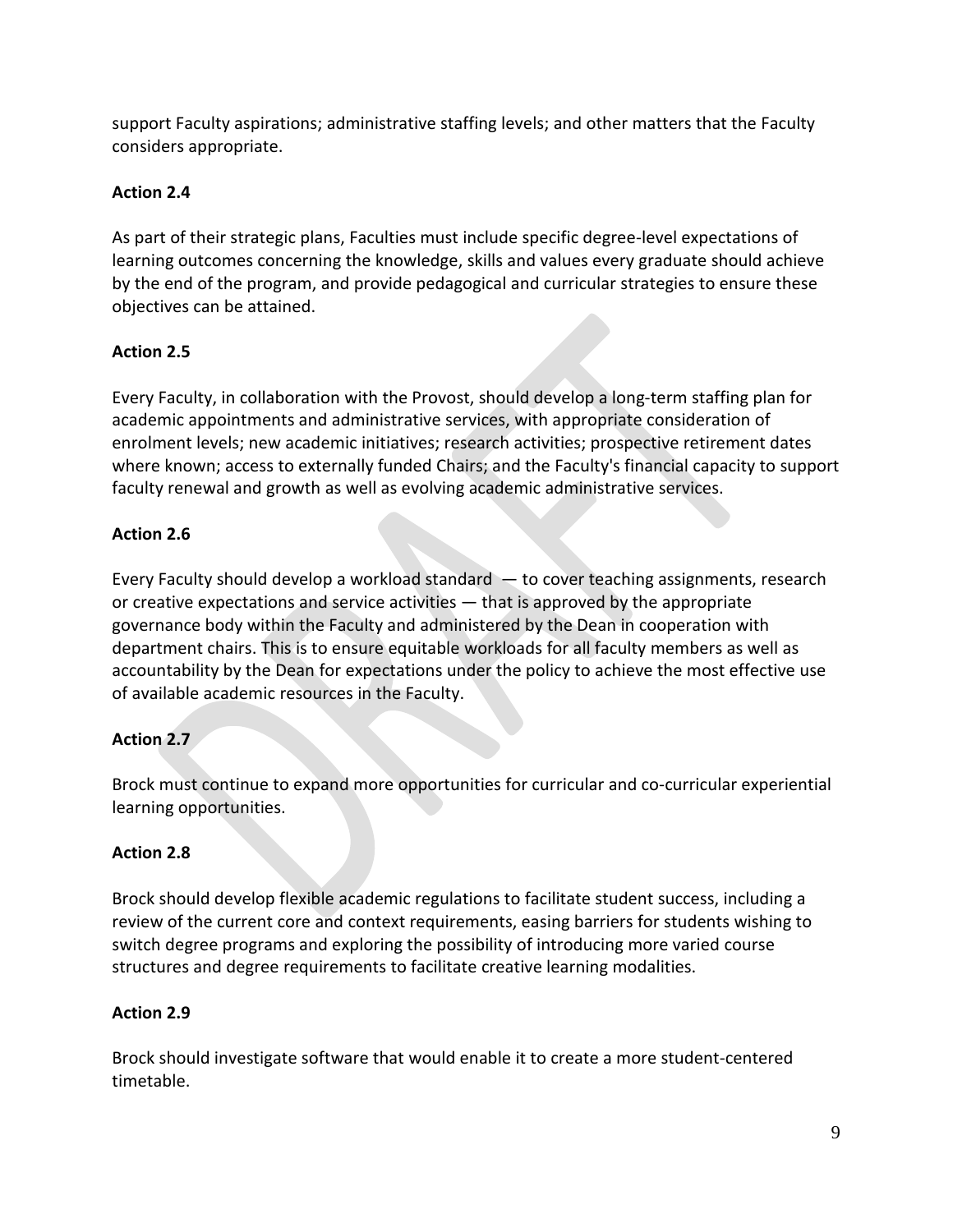# **Action 2.10**

Brock should enhance its focus on teaching excellence by increasing opportunities for further professional development for all full-time and part-time faculty members, and by developing comparable teaching evaluations consistent with best practices at other provincial universities.

# **Action 2.11**

Brock should continue to develop innovative academic partnerships to create new academic and career-oriented programs and add additional pathways to university education with Ontario's community colleges, especially Niagara College. Brock should also pursue new international academic partnerships to establish, for example, successful two-plus-two degree programs to enhance our student diversity and help meet our international enrolment targets.

# **Action 2.12**

Brock's Senate should routinely review the success of our degree programs to identify problems that can be remedied and, where necessary, upon the recommendation of the Provost, eliminate programs that over time have not met our academic or enrolment goals.

# **Action 2.13**

Brock should develop a plan to attract more indigenous students, identify their academic and social needs and develop programs and services that facilitate their success by working in collaboration with aboriginal students, faculty, staff and community elders.

# **STRATEGIC OBJECTIVE 3: SUPPORT OUTSTANDING RESEARCH AND CREATIVE ACTIVITIES**

Two decades ago, Brock announced its ambition to become a comprehensive university with an increased emphasis on research activities. Today we spend more than \$40 million annually, and perhaps nearly double that, to support our research and creative activities agenda. But do we have a research and creative agenda? What are our priorities? What are our areas of strength? Who does research and creative activity on campus and what is its impact within their fields of inquiry and expression? And how well do we support these efforts? Are these supports effective?

Since 1996, when we committed to increased research and creative activity, there has been evidence of progress towards this goal in many parts of the University. Our challenge now is to broaden the extent of research and creative activity on campus, increase the range of external financial support for Brock scholars and enhance the impact of our discoveries and innovation. To that end it is important that we develop a strong institutional infrastructure that supports and promotes research and creative activities. It is timely, therefore, to establish an external review of these functions at Brock that will help us understand if we require increased support for the Vice-President Research's office, to enhance its capacity to support major grant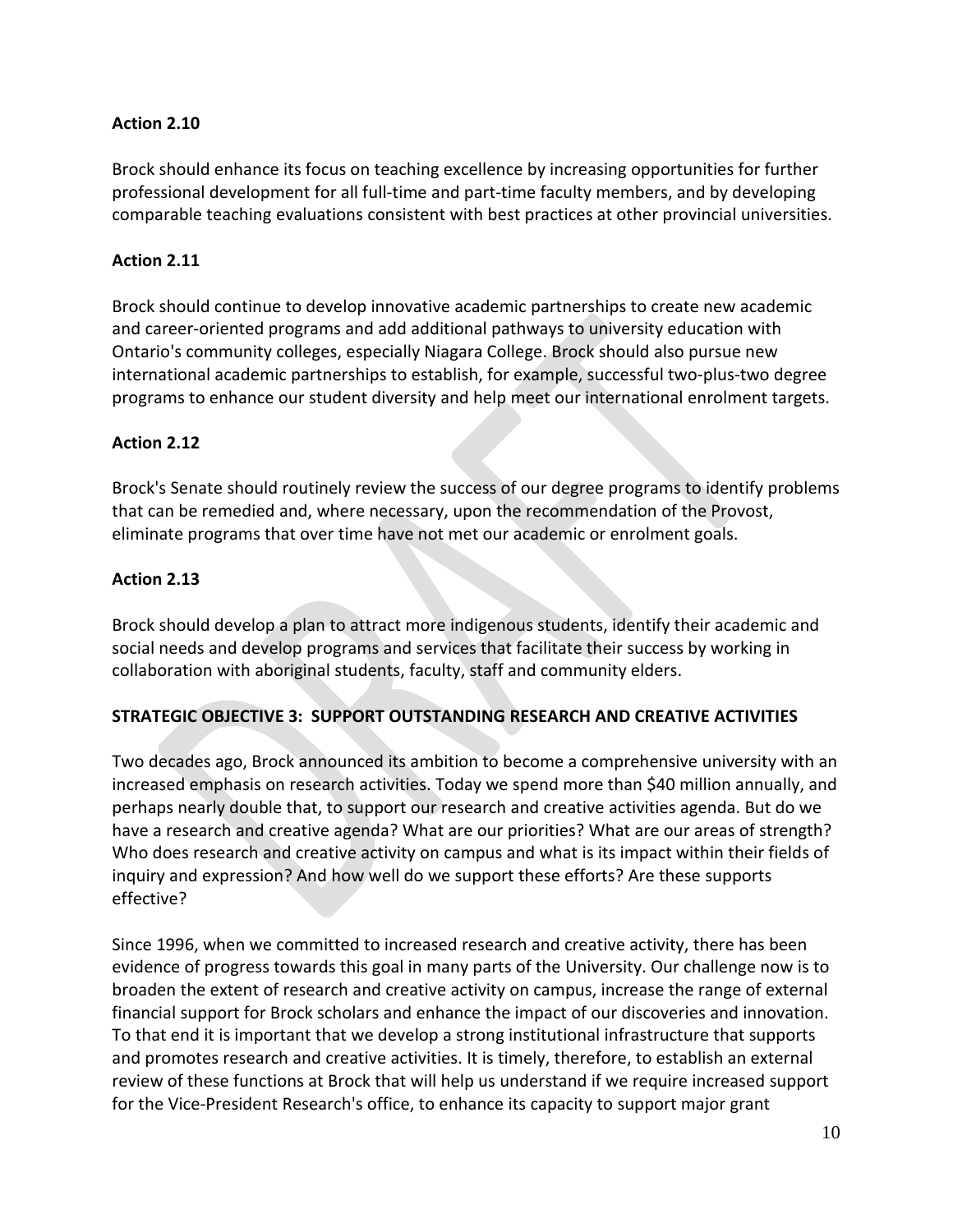applications, and promote knowledge mobilization and commercialization of Brock faculty research discoveries and creative expression. Our most active researchers tell us that this is necessary.

Brock's initiative several years ago to invest in a series of Transdisciplinary Hubs, to bring together large numbers of Brock faculty under a series of common research themes, has proven to be a very effective means of supporting research. As we look forward, it is time to decide how we can extend these initiatives if they merit further support, and consider whether we have the interest and resources to develop new hubs. We also must develop our capacity to leverage these investments by securing large external research grants from government and other organizations, to boost our capacity and extend the impact of our work. In some cases that may involve the development of interesting research partnerships with other Canadian universities or international scholars.

Since every professor at Brock is supposed to devote 40 per cent of their time to productive research or creative activities consistent with their discipline, every Faculty should establish a research or creative activities strategy as part of their Faculty Plan and develop clear measures to assess the progress of such activities.

Brock prides itself on developing research or creative opportunities for undergraduate students that enhance our experiential learning agenda. We also partner with local or global communities to assist their development agendas as we pursue our own research interests. Both activities are excellent examples of how we can leverage our research and creative activity agenda to assist with the achievement of other University goals. Such initiatives should be expanded wherever possible.

It is important to measure the progress of our research and creative activity agenda, identify our strengths and weaknesses and respond to both, as well as celebrate our successes to indicate the value we place on these activities and build a wider appreciation of Brock's capacities for research and creativity. The Vice-President Research, working in collaboration with the Provost and our Deans, is in a position to coordinate such efforts and should regularly inform the Brock community about our ongoing progress and record of achievements.

The following action items will help Brock address the different components we have identified under this Objective:

# **Action 3.1**

Brock should launch an external review of the capacity of the Vice-President Research to help productive faculty secure greater external research funding, support new commercialization initiatives and assist greater knowledge mobilization efforts by scholars in all fields. This review should also examine Brock's commercialization policy and provide recommendations for any necessary adjustments.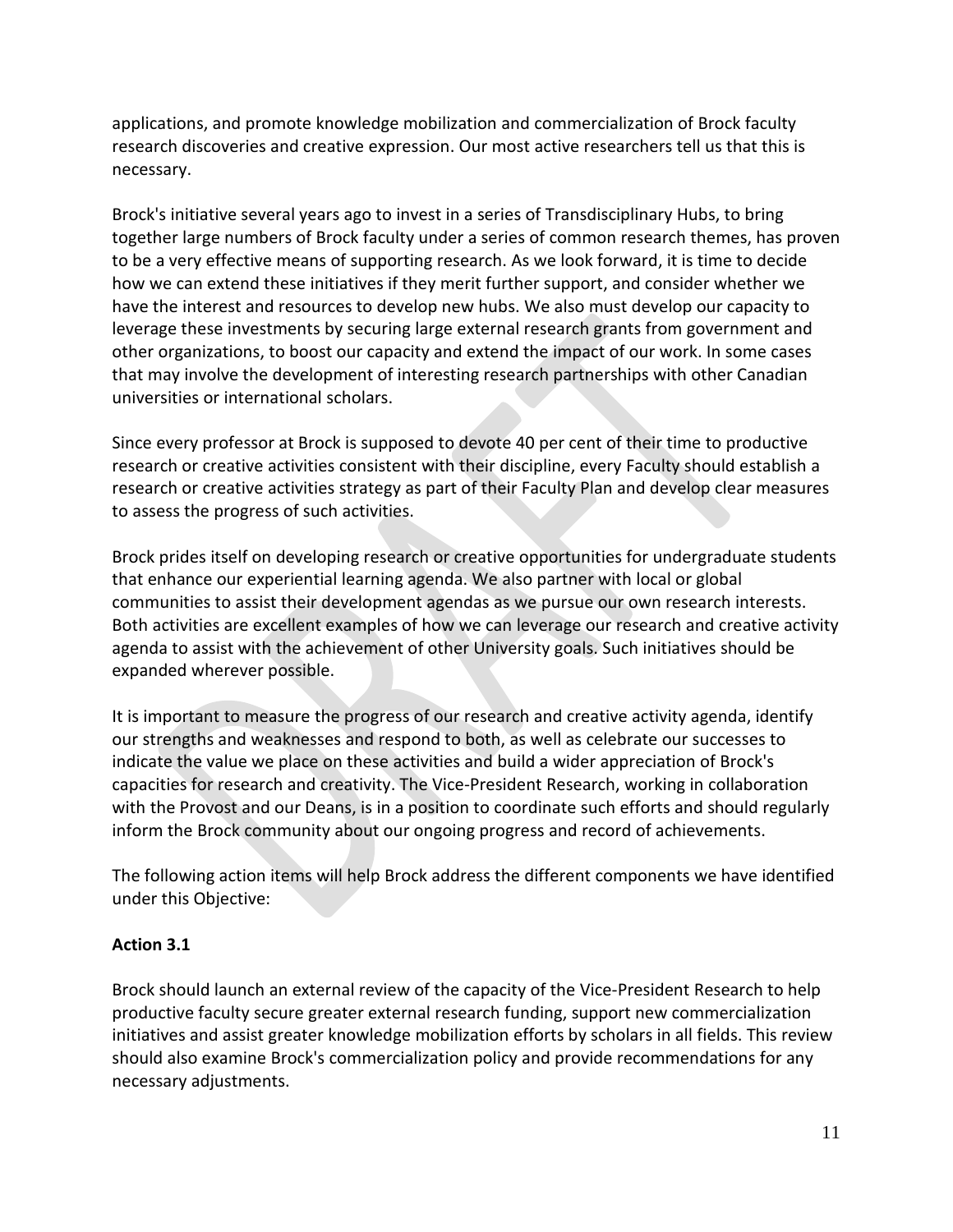# **Action 3.2**

Each Faculty should create a plan to support research initiatives and establish realistic targets for external funding of its faculty members' projects, either as individuals, as members of teams or in partnerships with scholars at other universities.

## **Action 3.3**

Brock should determine the future of its existing Transdisciplinary Hub research programs, consider extending moderate levels of funding to sustain successful Hubs if financially possible and assess whether new initiatives can be supported after a competitive selection process. In concert with the development of Faculty research plans, we should assess who should pay for what support services and under what circumstances.

#### **Action 3.4**

Brock should encourage its faculty to lend their research expertise to external community partners, either by working with their students to develop mutually beneficial projects that facilitate research initiatives, or through experiential learning that enhances economic, social or cultural development at home or abroad.

# **Action 3.5**

Brock should assess research output and impact across campus to determine its most productive research clusters. This would help identify priorities for the distribution of Canada Research Chairs and other externally funded positions, the assignment of research space and matching funds for CFI grants for equipment or laboratory expansion.

# **Action 3.6**

The Vice-President Research should publish an annual report on research activity at Brock analyzing multi-year research funding by individual, department, Faculty and Transdisciplinary Hubs (or other collective research groups). This report would assess the progress of Faculty research plans in relation to their targets; identify emerging opportunities for individual or group research in relation to new external funding opportunities (including competitions for major national projects); report on Brock faculty initiatives in partnership with scholars at other institutions or with government, private or non-profit organizations; identify the total number of peer reviewed articles and books published by faculty since the previous report (including a useful measure of the impact of this research); and report on University events to celebrate such achievements.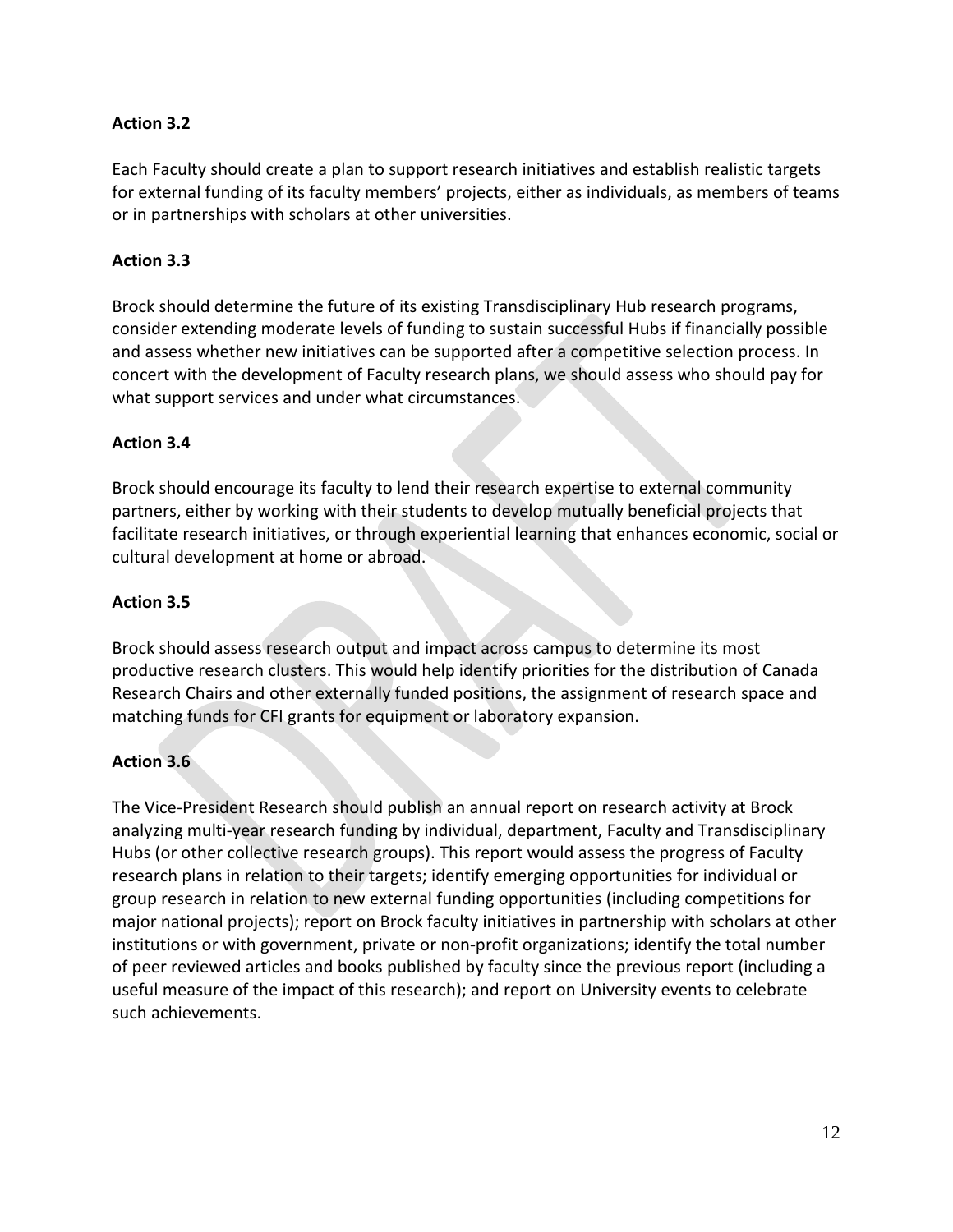# **Action 3.7**

In cooperation with Faculty Deans and the Provost, the Vice-President Research should help quantify the number of tenured faculty without active research programs, assess possible reasons for lack of productivity in this area and help develop strategies to encourage renewed scholarship through individual initiatives or in partnership with other faculty colleagues.

# **Action 3.8**

The University should consider a strategic capital allocation to help support externally funded research projects that require matching funding.

# **Action 3.9**

In collaboration with Faculty Deans and the Provost, the Vice-President Research should explore opportunities to provide more numerous small grants to help seed research projects with the potential to eventually secure external research funding.

# **STRATEGIC OBJECTIVE 4: DELIVER AN OUTSTANDING STUDENT EXPERIENCE**

Brock is rightly proud of its goal to provide the best student experience in Canada. Its achievements lead many universities and colleges to contact us regularly for advice on best practices. Success in this area plays a critical role in the academic achievements of our students and our ability to enhance academic excellence, and contributes significantly to our community engagement strategy. As we look ahead, we can identify a series of action items that will strengthen our efforts and lead to even better results.

University student service departments must make a priority of avoiding service silos and working together to achieve high levels of formal and informal organizational integration. Students' problems, whether personal or academic in character, rarely fit neatly into the University's administrative arrangements, so it is essential that we develop a service model that avoids issues falling between organizational cracks. A common database for all student information will greatly assist these efforts.

The role of academic advising within a student services model is complex. Good advising is very important to students finding their way through our academic regulations, as well as helping them identify their best strategy to achieve academic success. Our enrolment goal to enhance student retention record depends heavily upon good performance. How should such advising be provided? Some universities have centralized units to provide such services, some depend upon faculty and administrative advisors at the departmental and Faculty level, and some offer a hybrid model. Brock should review its current arrangements to provide this vital service to ensure that we are as effective as possible.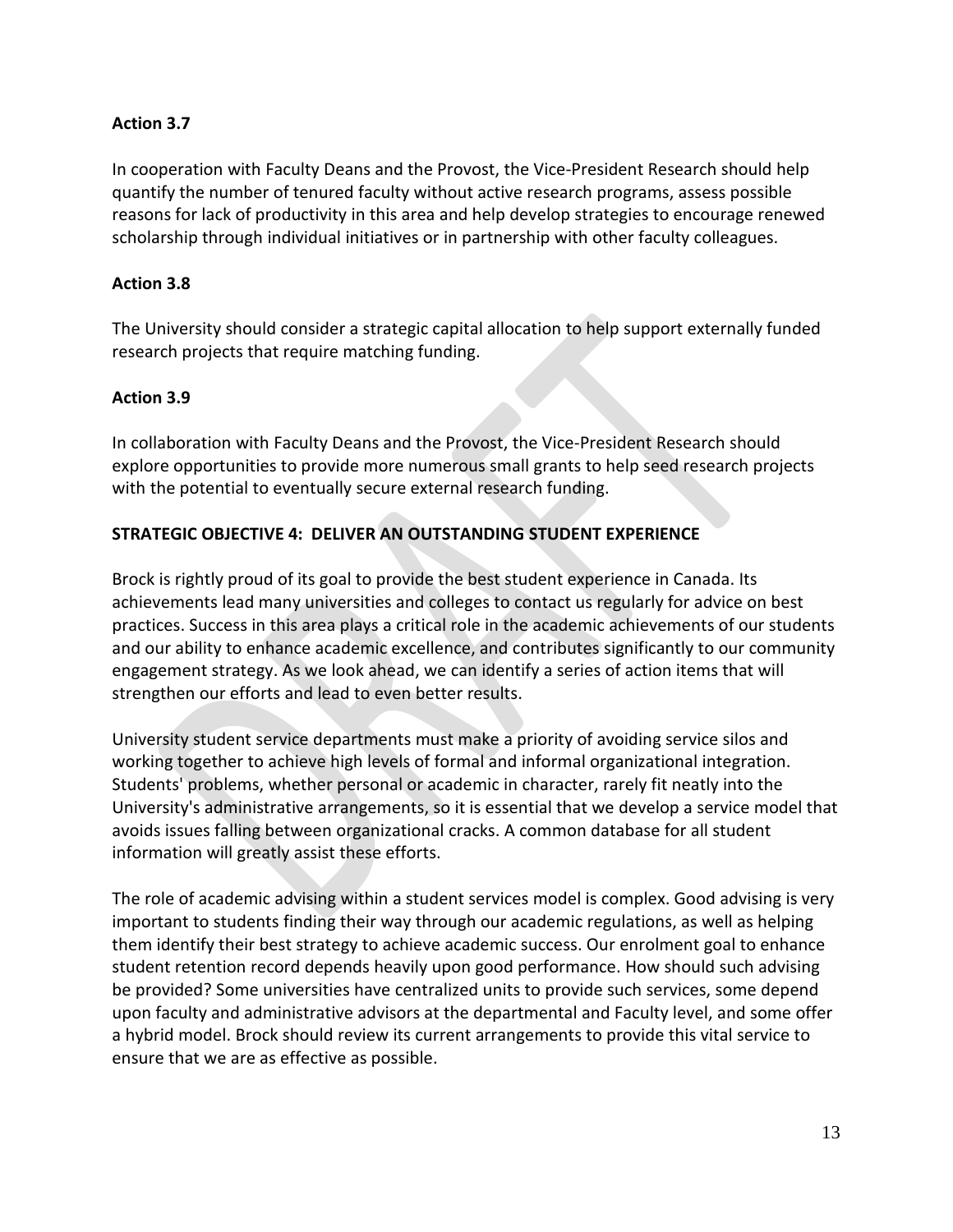The old adage about a strong body and a strong mind still applies to most students. We know that students' wellbeing, physically and emotionally, plays a significant role in their academic success. Brock provides a wide range of services in this regard, but there are limits on our financial capacity to perform what many would regard as essential public services. In the absence of further government funding for such services, we should engage our Student Union to identify priorities for action and work with us to develop alternative sources of funding for necessary improvements in service delivery.

Healthy eating habits are an important component of a healthy lifestyle. Our campus is host to thousands of meals each day, as students in residence, commuter students, faculty and staff purchase some or all their meals and snacks at one of our campus facilities. It is important that we routinely review our performance in this area, with our community and with our food service providers, to ensure that we offer healthy, affordable and diverse menu options at all times when demand is high.

One of the great challenges of providing outstanding experiential learning opportunities is finding organizations willing and able to work with us to create sites for student practice, whether they be paid co-op placements, volunteer work or service learning assignments. Brock must constantly expand its outreach to leaders in our community to work with us to create such opportunities. Such partnerships not only provide a highly valuable learning experience relevant to students' academic programs, they expose our students to ways in which they can engage with their communities to make a difference in the quality of life we all share, which is to say we help create engaged citizens as well as successful students.

Long experience teaches us that students (and their families who help support them) always worry about their future career opportunities as they make their way toward graduation. We cannot guarantee graduates jobs, but we can ensure that we help them develop skills that are essential for life success and provide them with a variety of information about what career options are available with different kinds of academic preparation. Brock's academic program leaders should work more closely with our academic and career advisors to ensure that our students are well informed about such opportunities.

The following action items will help Brock address the different components we have identified under this Objective:

# **Action 4.1**

Brock must continue its efforts to develop an integrated student service model. This should encompass, wherever practical, a consolidation of student services space, organizational alignment of services, a review of sufficient resource allocation and the provision of more effective communication outreach to and with students.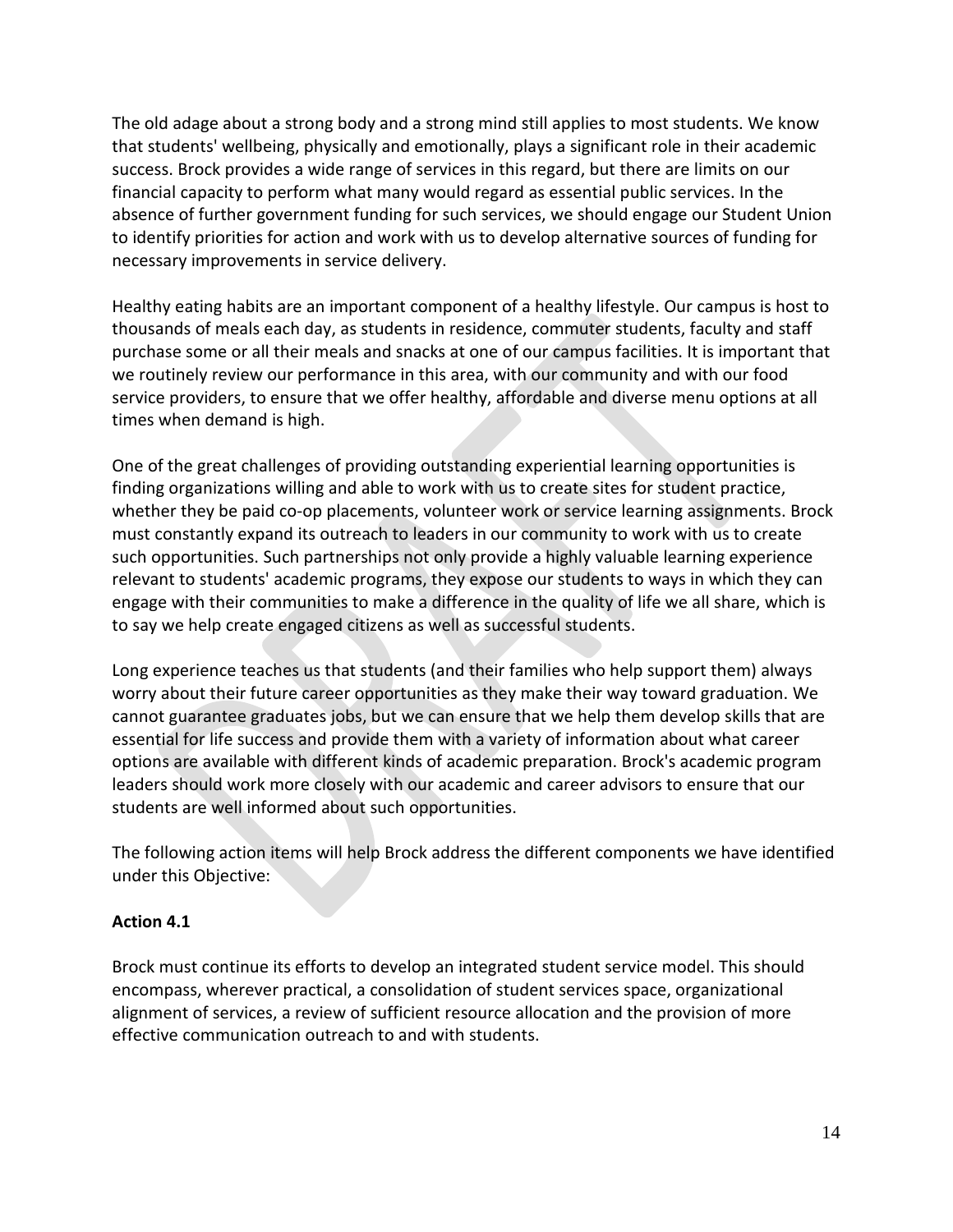# **Action 4.2**

Brock must continue to enhance its efforts to provide excellent student mental health services, counseling, suicide prevention and health and wellbeing, with a focus on prevention, intervention and follow-up. Where Provincial financial support for such services is insufficient, the University should work with the Student Union to determine an appropriate funding model.

# **Action 4.3**

Brock should review its organizational structure for student advising, as well as the role of advisors, to consider whether a more integrated model would be more effective.

#### **Action 4.4**

Brock must ensure a regular review of food services for students to ensure affordable healthy choices, dietary diversity and availability across all academic terms. This will buttress our efforts to provide a strong residence experience.

#### **Action 4.5**

Brock should investigate the opportunity to provide students with online, just-in-time advising regarding the full range of academic and social issues they face during their time at the University.

#### **Action 4.6**

Brock should work with community leaders in government, social and business organizations to ensure that students can be active and engaged citizens.

# **Action 4.7**

Brock should work with community leaders to identify additional co-op and voluntary service learning opportunities.

#### **Action 4.8**

Wherever possible, Brock should provide students with relevant career information linked to their academic program. This may be an area where our Alumni Department can work with academic units to provide examples of career choices by Brock graduates.

# **STRATEGIC OBJECTIVE 5: SUPPORT EXCELLENT HUMAN RESOURCES**

Brock should strive to instill a campus culture that values a supportive, caring, respectful and inspiring workplace and that emphasizes teamwork and collaboration, as well as collegiality,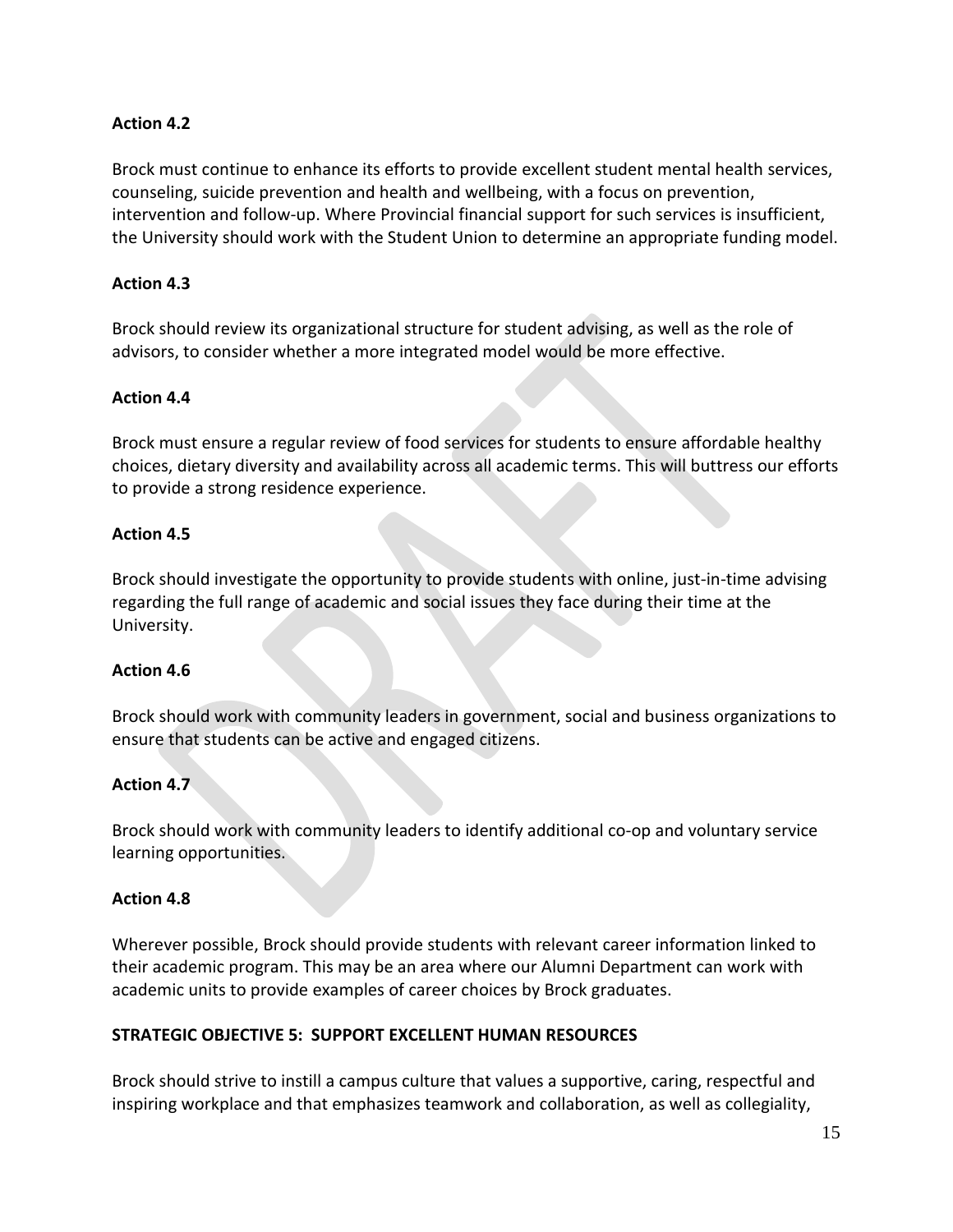personal wellness and service excellence. Such values and actions require thoughtful leadership within every academic and administrative department, and mindful engagement by every Brock employee. The articulation and implementation of such goals depends upon a clear Human Resources Strategy.

A successful strategy, in turn, requires a strong commitment to training and developing the skills and ability of all employees. Such efforts not only enhance personal performance outcomes, they can also develop new career paths for long-service employees to pursue and satisfy their personal ambitions.

Good work merits high praise, and at Brock many employees go beyond the ordinary to contribute extraordinary amounts of time, talent and energy to making us a better university. We already recognize some of this achievement with annual awards, but we can and should do more. If we want an inspiring workplace, we should recognize and celebrate the people who inspire all of us.

The following action items will help Brock address the different components we have identified under this Objective:

# **Action 5.1**

Brock should support the implementation of a Human Resources Strategy focused on attracting, developing and retaining the talented people we need; creating an organizational culture with a shared responsibility for safety, inclusion and engagement; developing organizational structures that support accountability, personal achievement and university objectives; and ensuring we have the administrative systems and processes that meet the needs of end users efficiently and are aligned with our organizational structures.

# **Action 5.2**

Brock should invest in training and development for all personnel to facilitate exceptional performance and career development, with a special focus on leadership capacity.

# **Action 5.3**

Brock should practice a culture of appreciation to recognize outstanding contributions and achievements within all facets of the work and mission of the University.

# **STRATEGIC OBJECTIVE 6: DEVELOP CAMPUS INFRASTRUCTURE IMPROVEMENTS**

Excellent campus facilities are crucial to the success of Brock University. They enable faculty and staff to work to their highest potential, help us attract excellent students, facilitate a positive student experience and reflect a positive image of the University to campus visitors and nearby communities alike.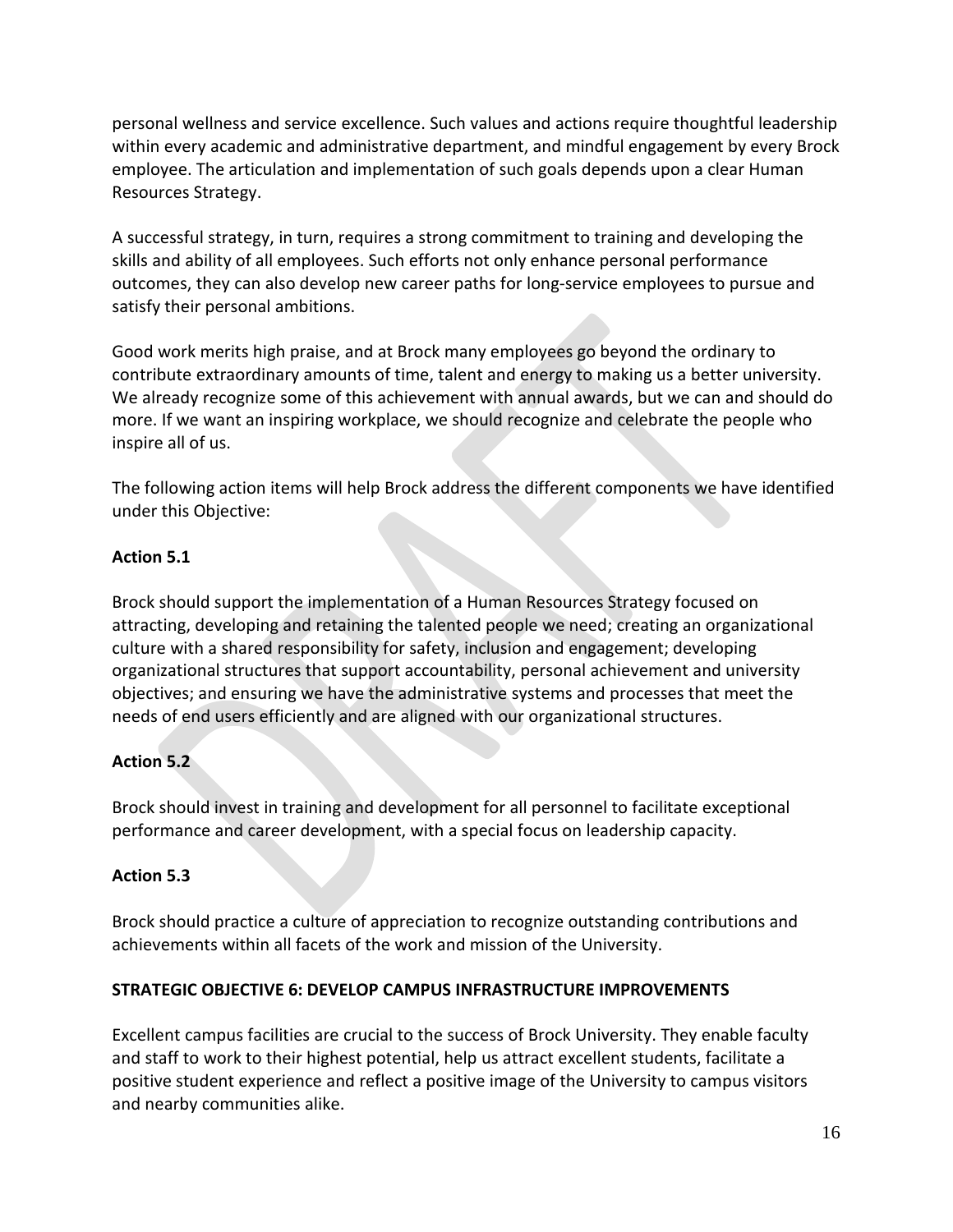The University currently operates under a five-year strategic capital plan that accounts for infrastructure maintenance, updated space and other operational needs like classroom modernization and new capital projects. This approach to planning must continue. Wherever possible, infrastructure improvements should always consider energy efficiency targets, and we should always practice good environmental sustainability stewardship.

Brock should continue to implement its five-year Information Technology strategic plan and ensure that all campus buildings are well equipped for WI-FI capability. The University should also examine the organizational structure through which it delivers IT services across the campus to determine whether the current pattern of a centralized IT department that operates alongside independent Faculty-based operations is our most productive option.

Brock currently has an evergreen replacement program for campus computer laboratories and is implementing a long-term classroom improvement plan, but we have not kept pace with updating equipment in our science laboratories. The University should develop a multi-year strategy to update teaching equipment in all laboratories.

Brock is notionally one of the largest "cities" in the Niagara region, with well over 20,000 people a day traveling to, from and across campus. The University should develop effective transportation policies in cooperation with local governments where appropriate, develop safe bicycle pathways and promote car pools with clear drop-off areas as part of our sustainable energy policies. Brock should also develop clear way-finding signage to help internal traffic, and consider the development of an online GPS-based map system.

The following action items will help Brock address the different components we have identified under this Objective:

# **Action 6.1**

Brock should continue to articulate a five-year strategic capital plan for campus infrastructure maintenance and improvement, clearly related to updated space needs, operational requirements and the facilities condition index of all University assets.

# **Action 6.2**

Brock must continue its efforts to establish energy efficient construction and operational systems on campus, and encourage best-practice sustainability initiatives in all University activities.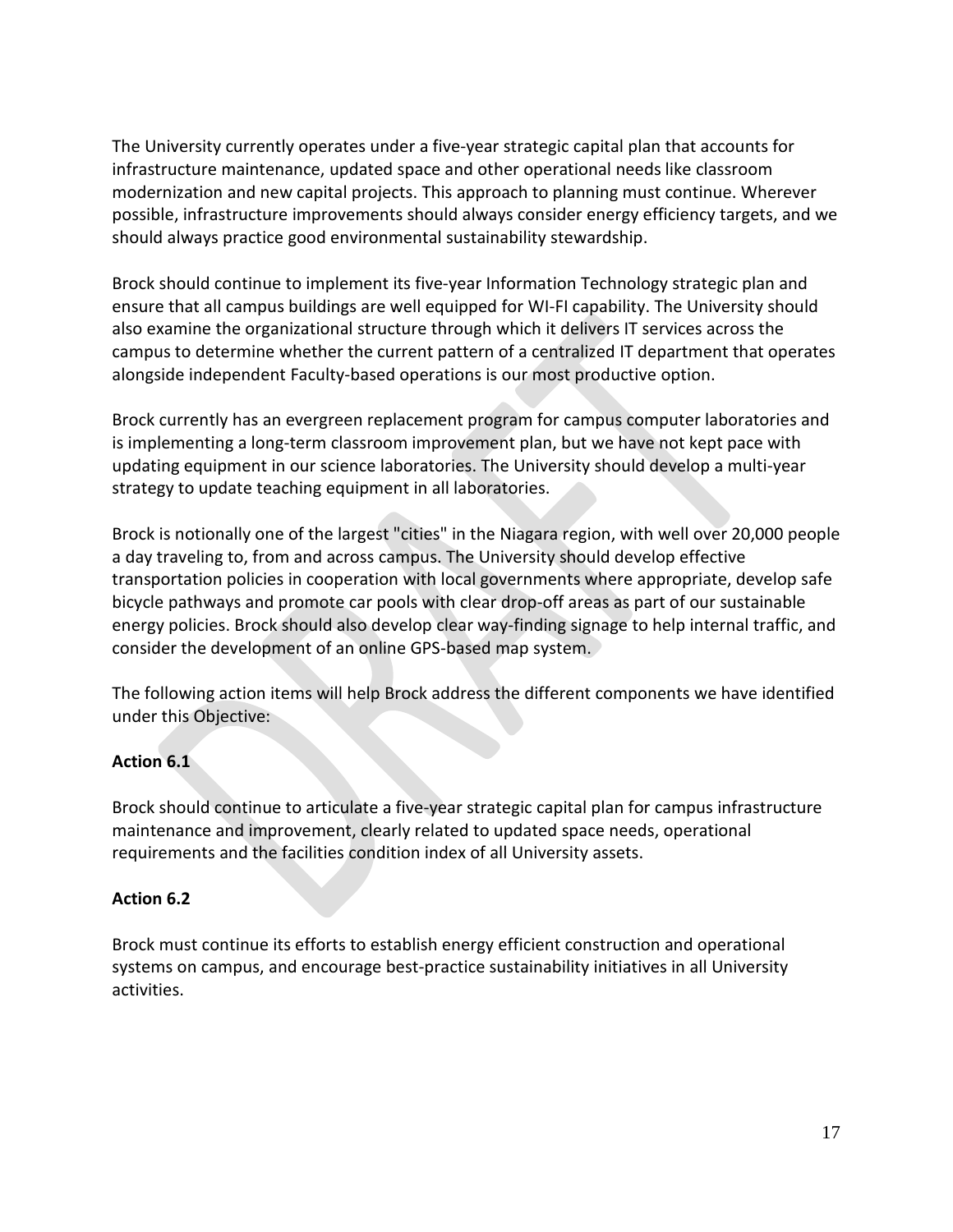# **Action 6.3**

Brock should update and implement multi-year information technology plans for the campus and its user communities. The University should also examine the current organizational structure for the delivery of IT services across the campus to determine whether it should be completely centralized, fully decentralized or operate with some version of a hub and spoke model of embedded local services supplied by a centralized organization.

# **Action 6.4**

In addition to continuing its current information technology evergreen fund, Brock should work with its Faculties to develop and implement a periodic teaching laboratory equipment renewal program.

# **Action 6.5**

Brock should actively pursue its ongoing plans to update all teaching and residence facilities, with an emphasis on video and WI-FI capacity.

# **Action 6.6**

Brock should continue to work closely with its surrounding communities to assist in the development of active transportation strategies and the improvement of bicycle access routes on campus.

# **Action 6.7**

Brock should introduce more effective way-finding systems on campus among all its facilities.

# **Action 6.8**

Brock should encourage carpool initiatives among its students and staff, and establish clear drop-off points on campus for automobile passengers.

# **STRATEGIC OBJECTIVE 7: MAINTAIN STRONG COMMUNITY ENGAGEMENT FOR MUTUAL BENEFIT**

All universities depend upon strong community support for their development and, in turn, can be vital components of community development alongside the multiple partners with whom they engage. This notion expresses itself in many areas of University activities, including but not limited to marketing to fulfill our enrolment strategy, fund raising, government relations, research partnerships, support for experiential learning opportunities, participation in university events, as well as community regard for the value of the University.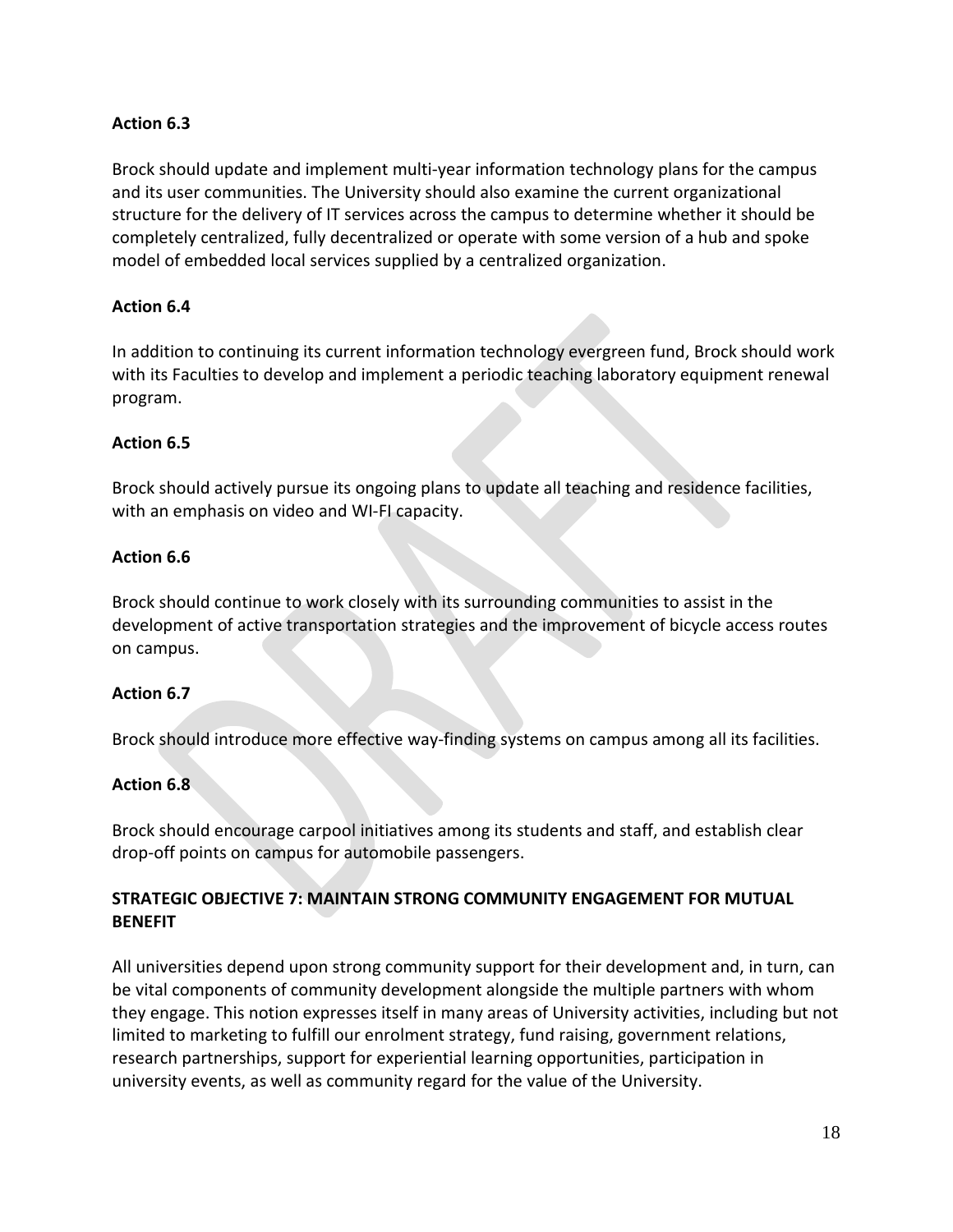We need to have a strategic approach to the many groups that concern themselves with the University. The list is long: local social and cultural organizations, the business community, politicians from the region and beyond, professional organizations, neighbours surrounding the campus, regional planners and so on. While we are many things to many different groups and people, we cannot be everything to everyone, so we must make priorities and we must have a strategy of what we hope to accomplish in these multiple relationships. This strategy must also synchronize with and advance our agenda on many other elements of our approach to external relations.

University marketing is a complicated process. It requires the Brock community to determine its goals and objectives, clarify the identity we present, understand how our multiple audiences see us and utilize a wide range of communication techniques to reach targeted audiences. Brock must develop clear marketing plans in cooperation with all interested elements of the campus community, and regularly review the success of these efforts in the context of past practice and evolving circumstances.

Our fundraising, marketing and communications activities are all embedded in central University offices, but similar functions exist in other Faculty and administrative units. What is the best way to organize these committed professionals to advance Brock's agenda? Should they all be part of newly centralized departments delivering services to a list of "Brock clients"? Should they operate, as now, in various silos? Should they be organized centrally and then assigned to operate in a decentralized form of hub and spoke model to ensure good service delivery to their "client" groups? However we organize ourselves, how can we be sure that everyone with some external relations responsibilities always acts to advance the University's broad agenda as well as specific events for which they are responsible? Finally, how can we ensure that all external relations specialists gain the professional benefits of working with and learning from the larger external relations community employed at Brock? These are all important questions. We spend a lot of time and energy, not to mention financial resources, on these critically important functions and we need to be sure that we are getting maximum value from these commitments.

In an era of constrained government funding to support universities, voluntary fundraising efforts become ever more important. From time to time, Brock has ramped up its capacity to pursue major financial campaigns, but as these efforts reach a successful conclusion, it is important to press forward from a new and greater base of annual giving. The Brock community must regularly update its fundraising priorities and ensure that its fundraising team has sufficient resources, organization and clear targets to boost external support for the University.

Brock alumni are not the only donors to university fundraising campaigns, but they constitute a core group of supporters and it is important that we maintain active engagement with alumni interests as well as keep them informed about the University's annual progress in diverse fields of endeavor. Satisfied alumni can help the University, not only with fundraising but playing a role in student recruitment, mentoring students, volunteering in various campus initiatives as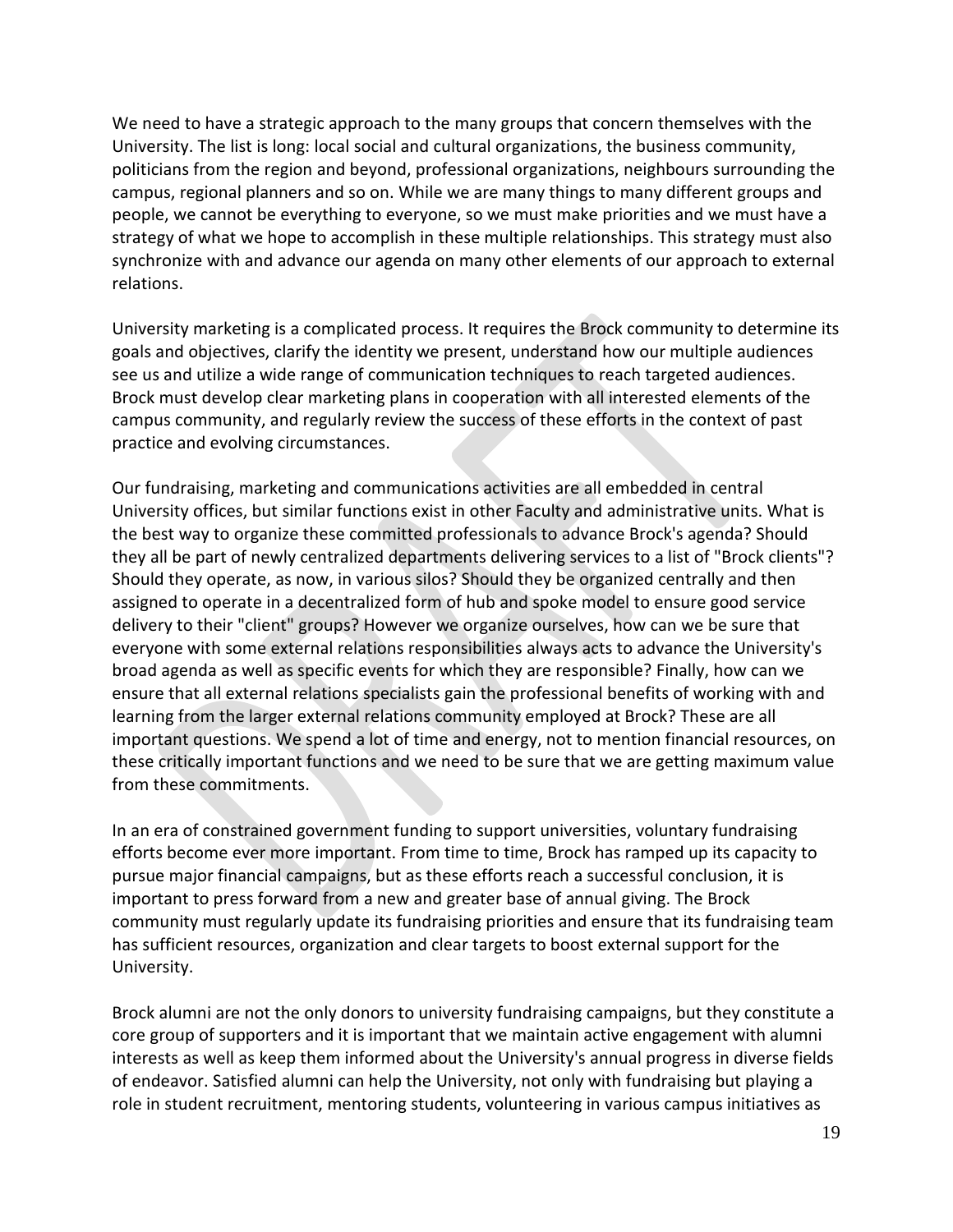well as participating in university governance. It is important that the Alumni Department develop a clear understanding of what our graduates want from their alma mater in the many years following their time on campus, and offer attractive opportunities for them to stay connected and involved with Brock.

Brock already benefits from a wide range of relationships to the world beyond our campus. One recent survey identified more than 400 different types of activities that Brock employees engaged in. Much of this activity goes on under the University's official radar, since our employees participate because they live here and simply want to build stronger communities. That said, these activities also benefit Brock and we should celebrate them. It is an important priority that we organize a central database to pull all this information together in a usable form. Brock should consider instituting a series of Community Service Awards that would celebrate Brock participants in the community and also recognize external organizations whose partnerships or contributions matter a great deal to our mission.

As we refine our external relations strategies and the communication techniques that are so important to their realization, we should also ensure that we have a clearly developed internal communications approach that informs and educates the Brock community about everything from campus events to new policies to people and activities worthy of recognition and celebration. We are a large, complicated organization and we should not assume that everyone who works here fully understands or even knows about everything happening at the University.

The following action items will help Brock address the different components we have identified under this Objective:

# **Action 7.1**

Brock should develop community engagement priorities that align with our enrolment, research and fundraising goals, and establish a clear organizational framework that facilitates the attainment of these goals at both the University and Faculty levels, and provides clearly identified one-stop access by community partners to appropriate University resources. To facilitate this work, it should be a priority to develop a common database for the University to record these activities and initiatives.

# **Action 7.2**

Brock should review its current organizational arrangements to ensure the most effective outcomes for University marketing, communication and fundraising goals, as well as Faculty needs, and develop the capacity of all personnel with such responsibilities at Brock for professional achievement.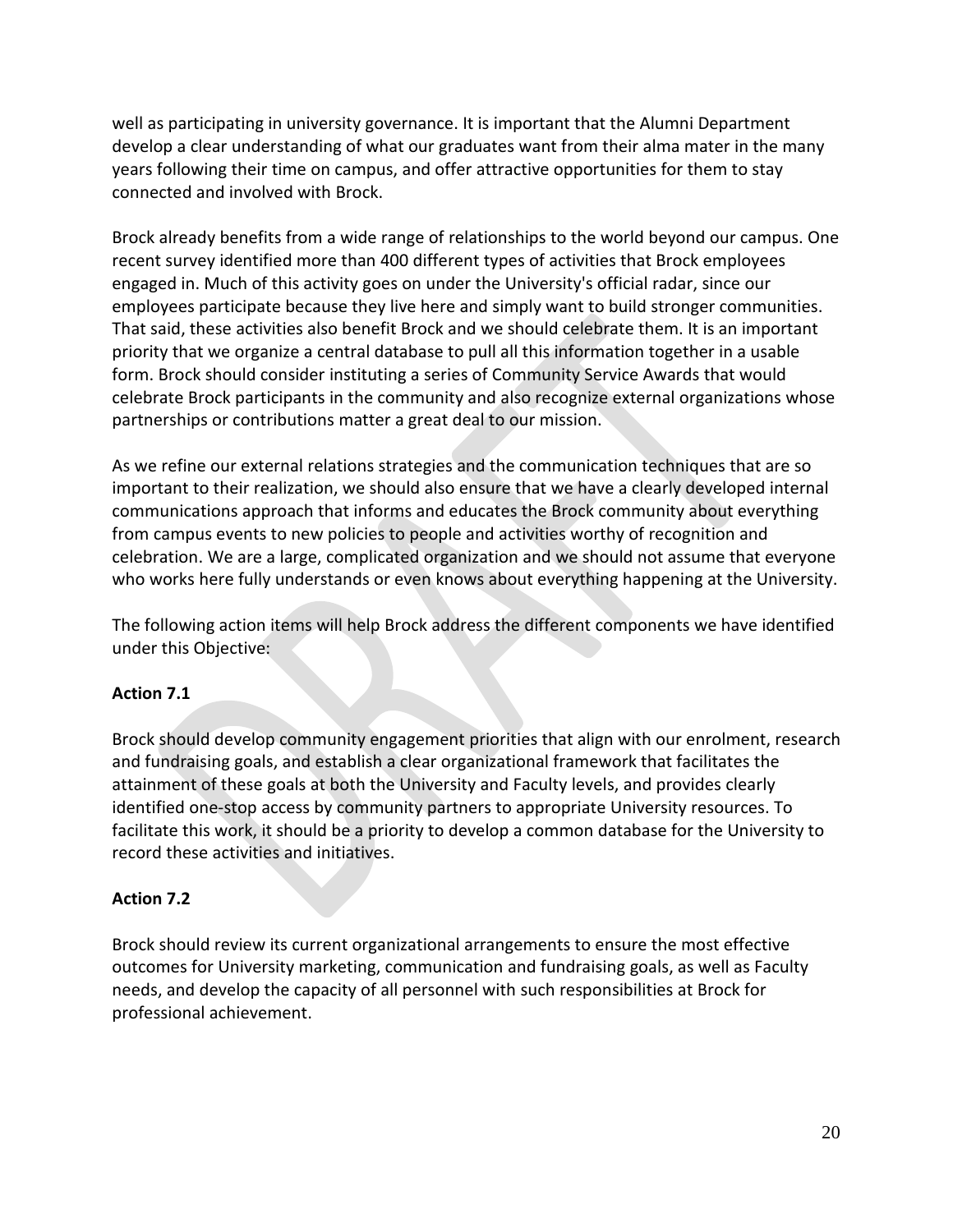# **Action 7.3**

The Brock Alumni Department should develop a long-term plan to engage graduates with the ongoing life of the University as mentors and supporters, and work with our Alumni Association to identify opportunities to provide its members with activities they value.

# **Action 7.4**

Brock must regularly update its strategic marketing plan, based upon ongoing research, to align our marketing goals with our student recruitment, fundraising and public relations goals.

# **Action 7.5**

The Brock Communications Department should develop an innovative social media strategy and develop further channels for the distribution of The Brock News to campus, alumni and community audiences.

# **Action 7.6**

Brock must develop a list of institutional fundraising goals to prepare for a new major fundraising campaign.

# **Action 7.7**

All units with an external relations function at Brock should develop measurable targets to reflect their operational goals.

# **Action 7.8**

Brock should create a series of Community Service Awards that recognize Brock employee and student volunteers, outstanding projects as well as supportive community partners and organizations, and publicize these awards appropriately to develop a deeper appreciation of the contributions of the University and its personnel to the development of our community.

# **Action 7.9**

Brock should develop an internal communications plan that ensures there is a strategy and organization to facilitate effective communication among all campus groups (as appropriate) about matters of interest and importance.

# **Action 7.10**

Brock should develop more events that attract the external community to campus to learn about what the University experience involves. A Brock University Day could include visits to a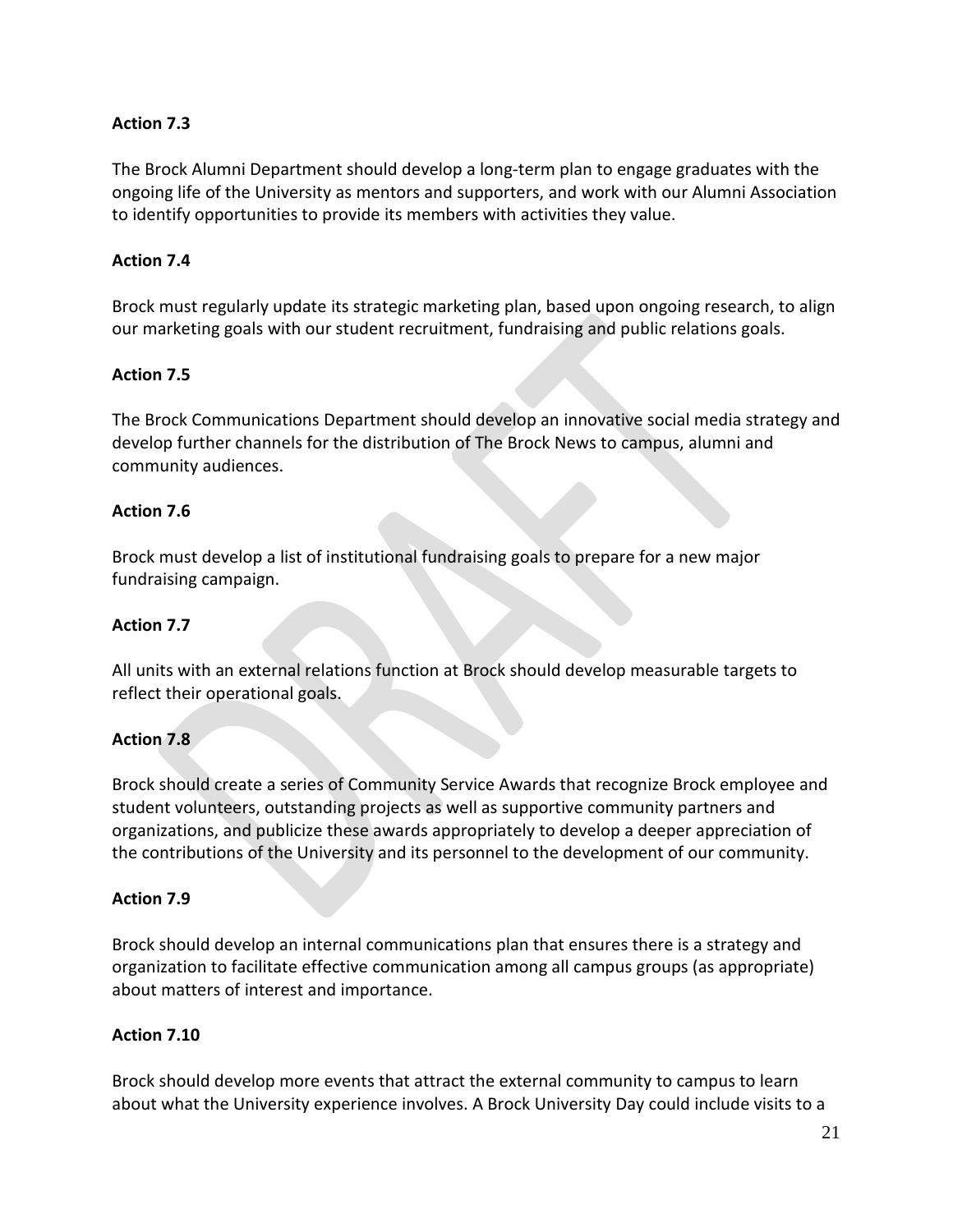handful of labs and participation in brief classroom lectures or other events such as use of our athletic facilities that provide a glimpse into the life of the University, all of which would be designed to enhance community understanding and respect for our mission.

#### **STRATEGIC OBJECTIVE 8: ESTABLISH A SUSTAINABLE FINANCIAL FRAMEWORK**

Brock's financial performance in recent years has been very strong, as multiple balanced budgets and our improved bond rating assessments attest. Our fiscal framework is a requirement set out by the Board of Trustees and it is a good discipline for the University, especially in an environment where we do not anticipate large increases in new revenues.

The major change that we anticipate concerning Brock's budgetary practices is the introduction of a Responsibility Based Budget Model within our Faculties. This will devolve budgetary responsibility in many areas to Faculty Deans, and encourage opportunities for new initiatives that increase Faculty revenues. Of necessity, Faculties will become more responsible for both their revenues and expenditures, and should therefore become more focused on the financial implications of numerous program and staffing decisions within the Faculties.

One of the purposes of a strategic plan is to provide guidelines for future programming and financial priorities. To support new spending on new initiatives, the University budget must include a relative small sum for Strategic Initiatives. An annual report outlining how these funds were spent in relation to our Strategic Objectives will enhance understanding of the importance of the plan as well as provide accountability in this area. Such expenditures can include new allocations to base budgets as well as short-term commitments to complete special initiatives or fund pilot projects that may evolve into permanent components of the budget in future years.

To facilitate a longer-term budget horizon at Brock, we should introduce a rolling three-year budget model. Inevitably, projections for years 2 and 3 would be conditional on evolving circumstances, but this framework will improve our ability for longer-term staffing, program and financial planning at the University.

The following action items will help Brock address the different components we have identified under this Objective:

# **Action 8.1**

Under normal circumstances, Brock must continue to operate under the Board of Trustees' expectation that the University produce a balanced budget annually.